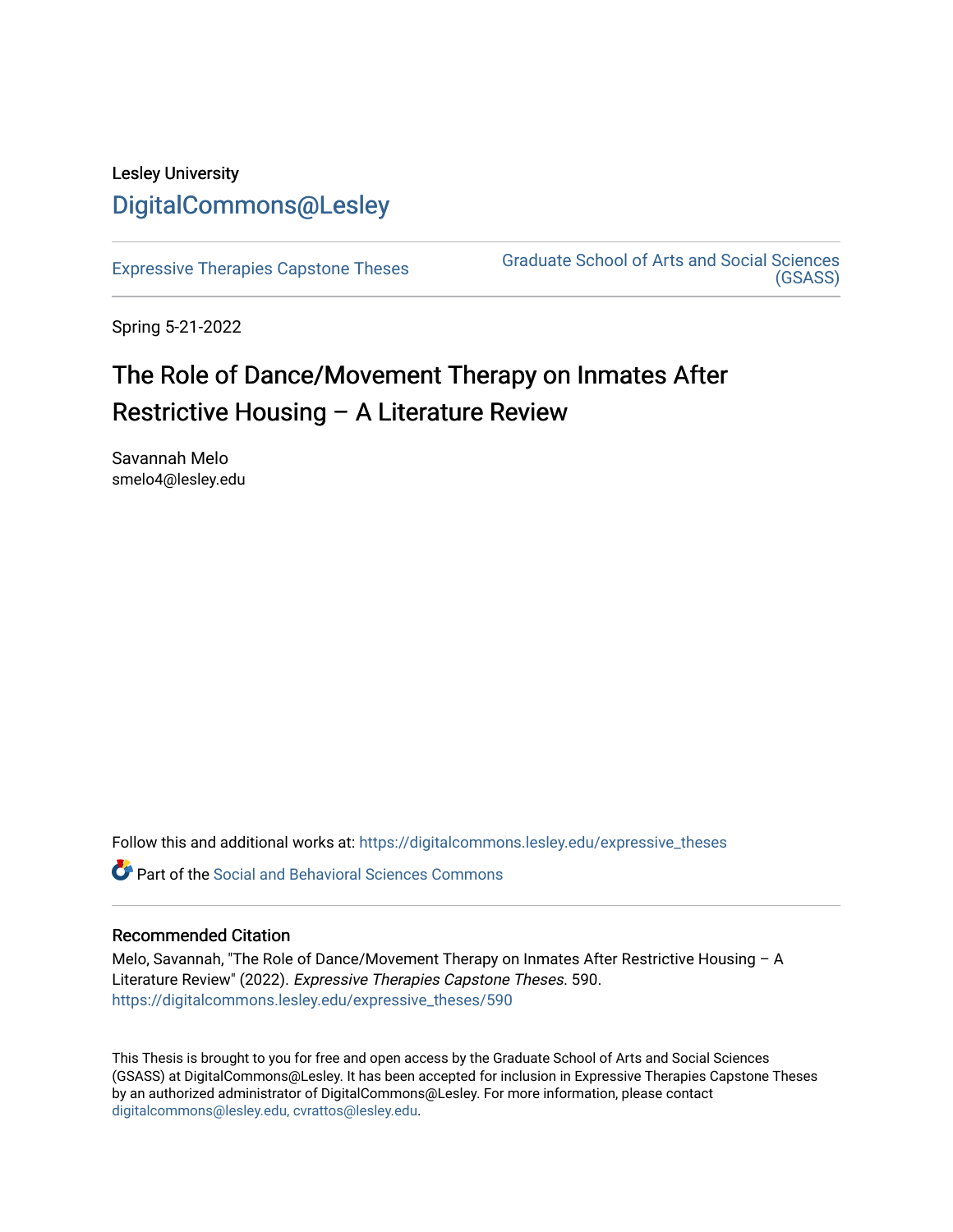### **The Role of Dance/Movement Therapy on Inmates After Restrictive Housing – A**

### **Literature Review**

Capstone Thesis

Lesley University

May 21, 2022

Savannah Melo

Dance/Movement Therapy

Thesis Instructor: Dr. Lee Ann Thill, PhD, ATR-BC, LPC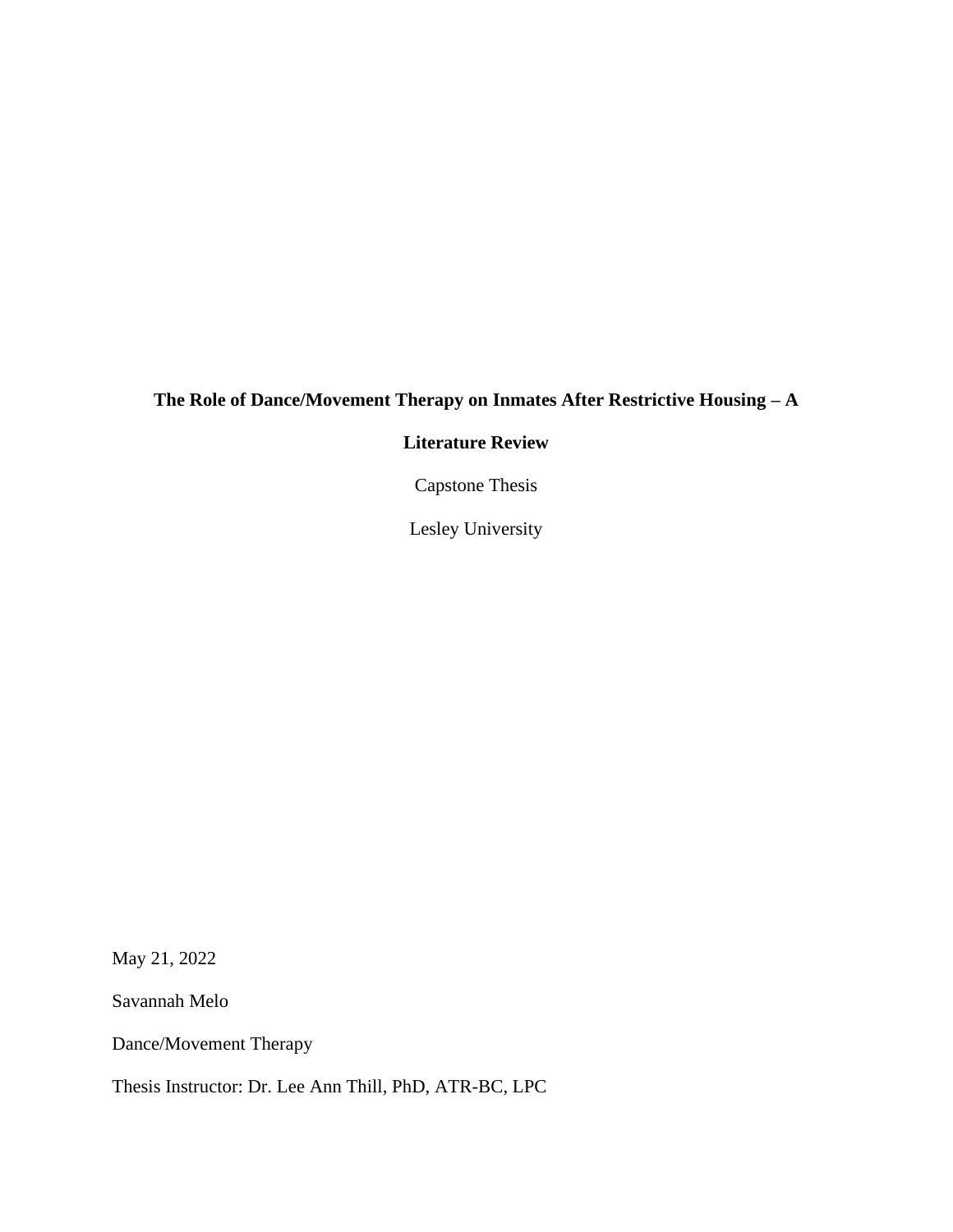#### **Abstract**

The aim of this literature review is to highlight the impact dance/movement therapy has on individuals who have experienced segregated housing in a correctional facility and the mental health effects segregation may cause. The negative effects this housing may cause will be explored. This exploration will include related applications of dance/movement therapy (DMT), demonstrating how in past research it has been shown to improve different mental health symptoms. Though dance/movement therapy is not as readily available to the prison population, the intention of this thesis is to investigate expressive arts, specifically DMT, as a treatment modality for inmate mental health. Dance/movement therapy studies will show the effectiveness of DMT and the benefits, both physical and mental. Individuals in segregation have diagnosed mental health illness and dance/movement therapy is proven to increase positive symptoms of these illnesses. This thesis intends to find research supporting alternatives to segregation and the negative effects it can have on individuals, while advocating for expanded access to expressive arts therapies for this population.

*Keywords:* Prison; segregation; restrictive housing; mental health; dance/movement therapy

*The author identifies as a straight, cis-gender female, from New England of mixed European ancestry.*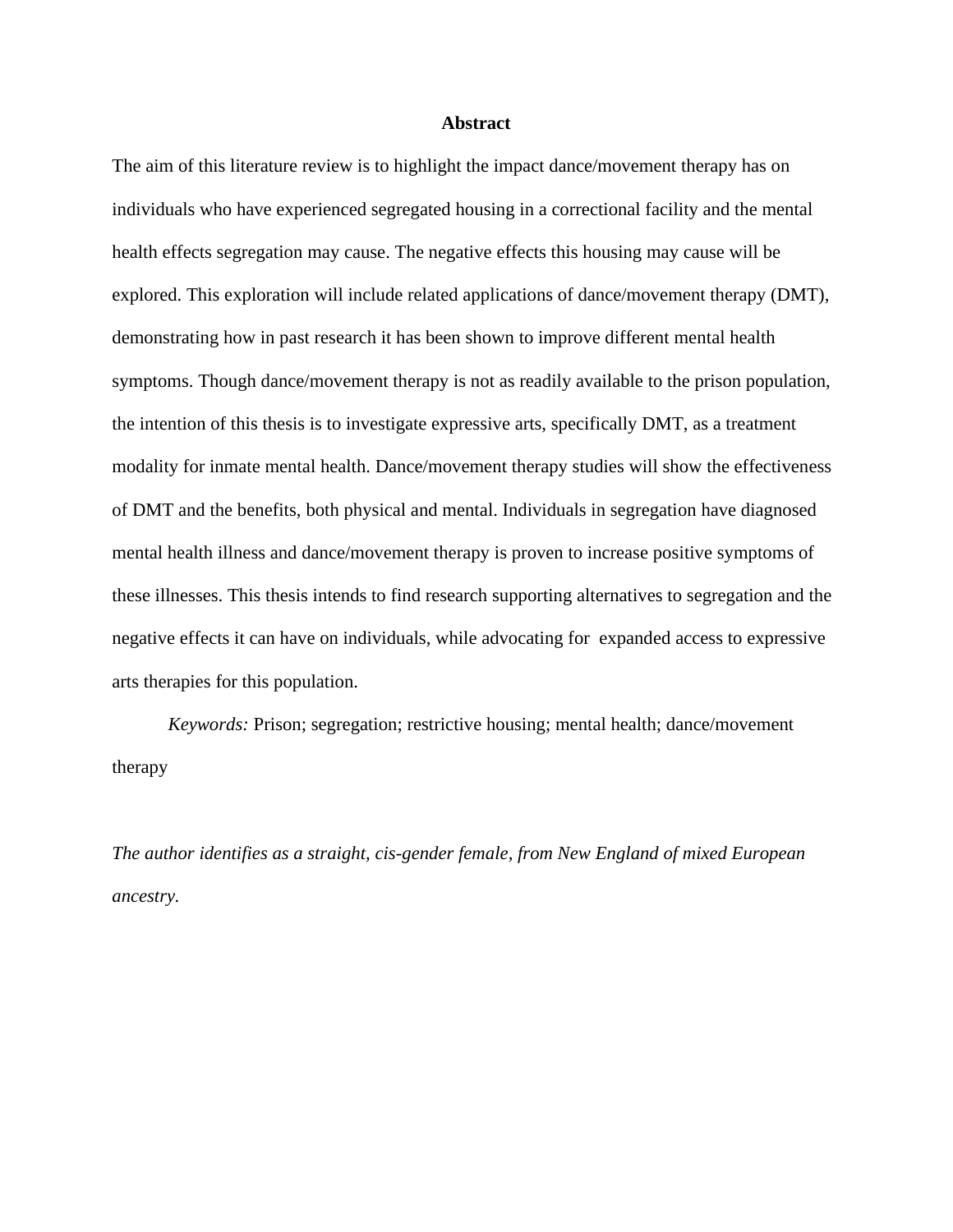# The Role of Dance/Movement Therapy on Inmates After Restrictive Housing – A Literature Review

#### **Introduction**

Do we really think it makes sense to lock so many people alone in tiny cells for 23 hours a day, sometimes for months or even years at a time? That is not going to make us safer. That's not going to make us stronger. And if those individuals are ultimately released, how are they ever going to adapt? It's not smart*.* (U.S. President Barack Obama, Remarks at the NAACP Conference, 2015).

Segregation in jails and prisons has existed since the 19th century, then known as a penitentiary, during which inmates would be both physically and socially isolated from other individuals (Labrecque, 2016). A penitentiary is meant to hold dangerous offenders who have committed serious crimes for long periods at a time. Within these institutions, "there were growing concerns that isolated confinement caused psychological damage and that despite its hype and promises, the penitentiary did not eradicate crime" (Kann, 2005, pg. 55). If crime was still occurring, even with isolated confinement, how can psychological harm be eliminated but still ensure safety? Throughout the 80's, an increase in incarcerated individuals created a larger safety concern for staff and individuals within prison facilities. This concern caused facilities to heavily rely on segregated housing as a safety method (Labrecque, 2016). It was established early on that management of segregation or confinement needed radical changes.

Segregation occurs when "individuals are confined within a cell for twenty-three hours a day for a determinate amount of time, often in isolation, and with a loss of amenities and privileges that are afforded to the general population" (Butler & Beatty, 2021, p. 233). This allotted amount of time in a cell can differ from facility to facility, making it difficult to make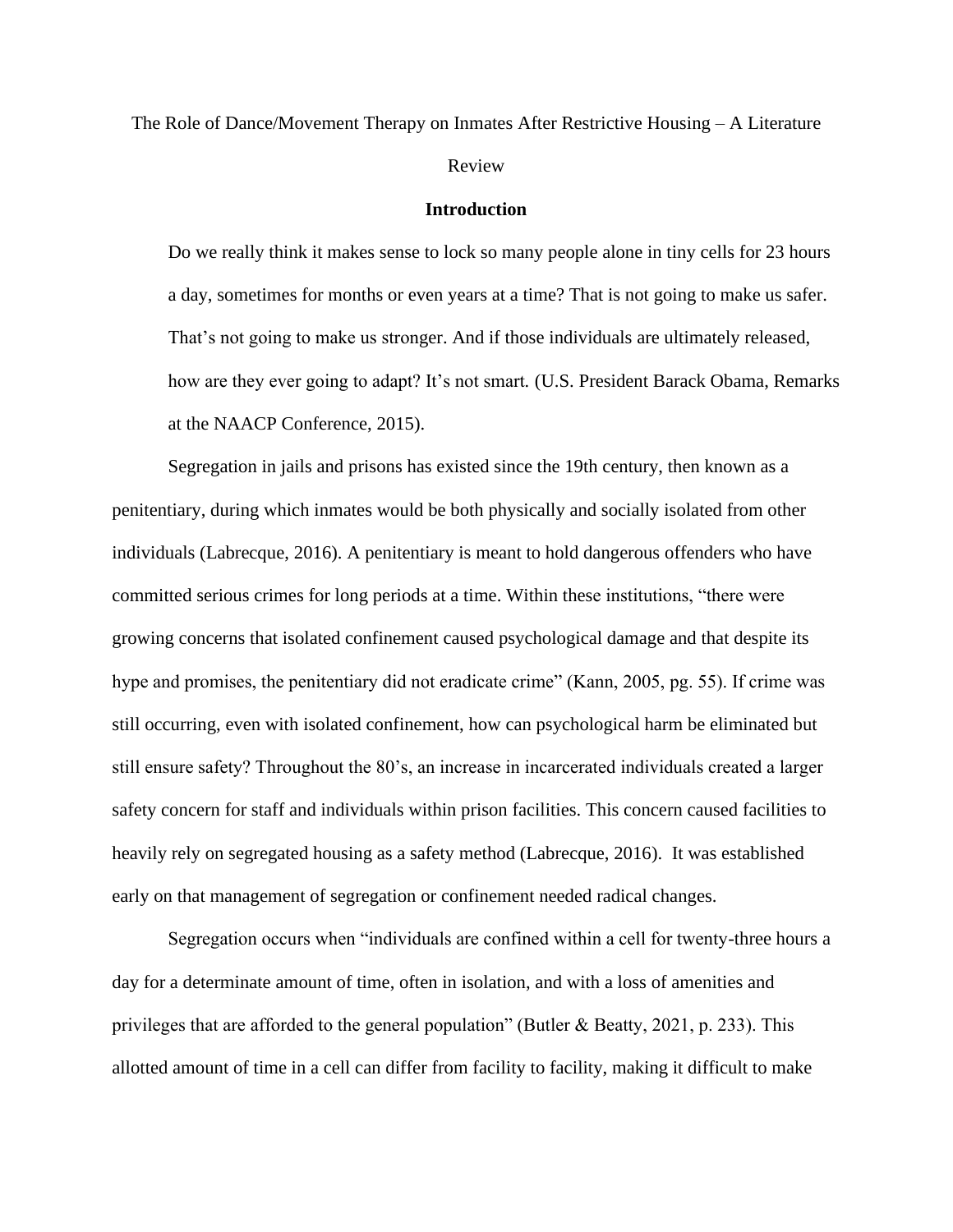changes for each institution. There are numerous types of segregation within facilities, but this literature review will mainly focus on disciplinary segregation only.

As mental health worsens in segregation, the use of different interventions and programming is needed for inmates. Being sent to segregation or confinement can cause an array of emotions for an individual, dependent upon the reason for restrictive housing. How do these emotions present in the body? Dance/movement therapy, a movement-based approach, focuses on the connection between body and mind (ADTA, 2014). As mental health symptoms can worsen, dance movement therapists continue to seek ways to intervene and treat mental health disorders, such as depression and anxiety disorders, through research and practice. Dance/movement therapy has not been widely researched within the prison population; however, focusing on past research of dance/movement therapy in correlation to mental health diagnoses can help provide future researchers with ways in which DMT (dance/movement therapy) can work with incarcerated populations.

The prison system in the United States was established in the 1700's and prison reform continues to be debated. Change is difficult, but reform of practices, such as segregated housing, would represent progress. Introducing and integrating newer interventions, such as the expressive arts, rather than solely relying on psychopharmacology, could benefit the prison population. The limited research of DMT in prisons highlights a decrease of mental health symptoms that is relevant in the prison population. This literature review is intended to offer evidence that dance/movement therapy has therapeutic applicability with prison populations, specifically, people who have experienced disciplinary segregation, showing that expressive arts can have a positive benefit on an individual's mental state.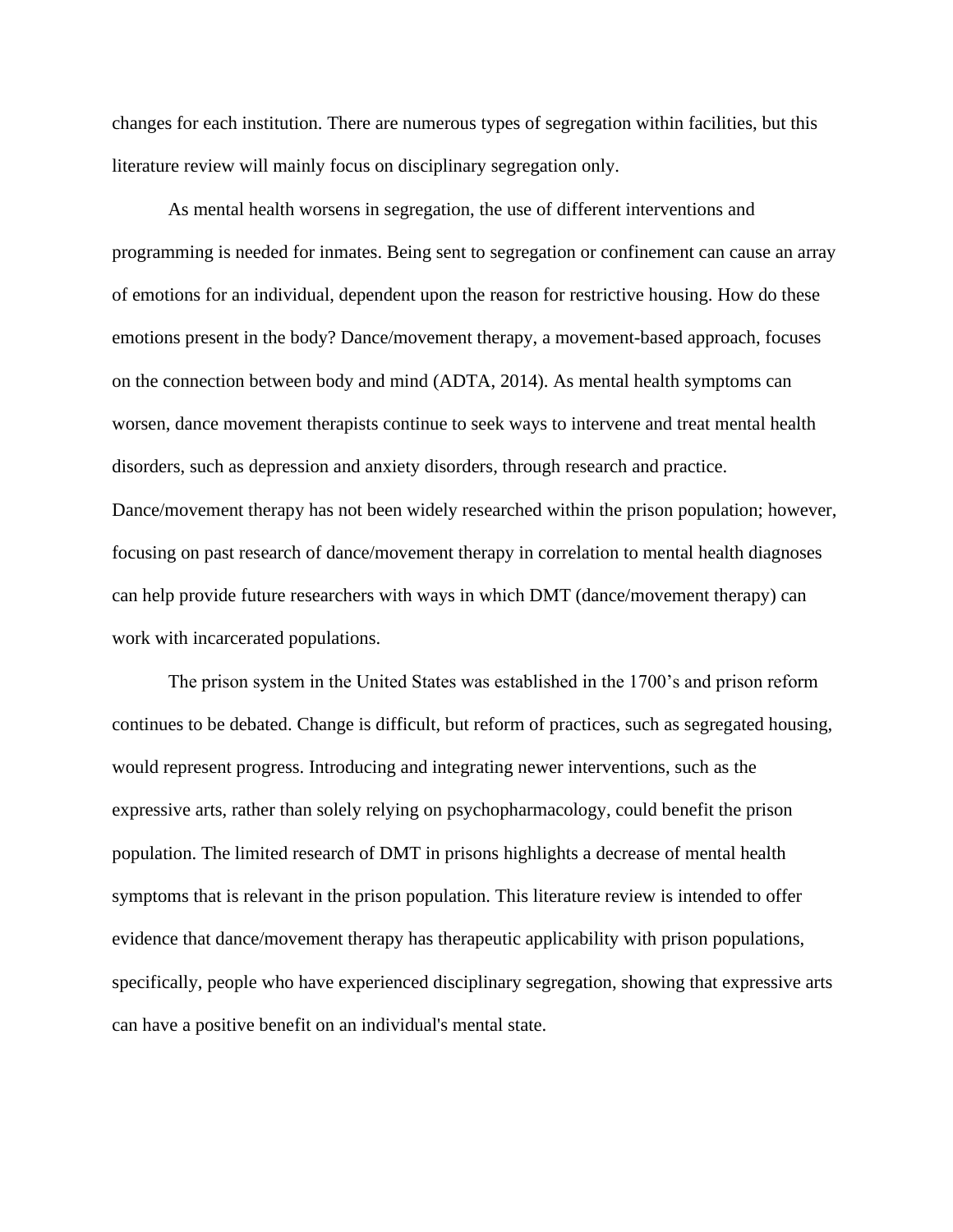#### **Method**

When writing my literature review, I accessed the Lesley University library resources, focusing on peer-reviewed academic publications in English. Keywords used to find journals and articles included "prison," "mental health," "effects," "disciplinary segregation," "policy," "dance/movement," and "mental health disorders." Google Scholar was a secondary resource to find articles related to my keywords. My research extended to publicly available government information regarding the prison system. Articles included both qualitative and quantitative research for a variety of study methods and data results. To organize all data collected, a spreadsheet was used to separate all data into topics: prison reform, serious mental illness in jails/prisons, and lastly dance/movement therapy and its benefits. After organizing through a spreadsheet, a writing journal was used to take notes on each article. This journal allowed me to return to my data at any point to use it in my literature review where I saw fit.

#### **Literature Review**

The following literature review will be in three sections, exploring restrictive housing, mental health effects this housing can cause, and the possibility of incorporating dance/movement therapy into rehabilitation. The first section will explore alternative safety measures for staff and inmates, and research on policy reform. The second section will focus on mental health diagnoses and the effects, psychologically and socially, caused by segregated housing. Lastly, this review will explore expressive arts, specifically dance/movement therapy, and how it could be a positive support for inmates in restrictive housing.

#### **Policy Reform**

Historically, two different behavioral models, the dispersal and consolidation models, were used to establish how to treat those in segregated housing. Dispersion model allowed for a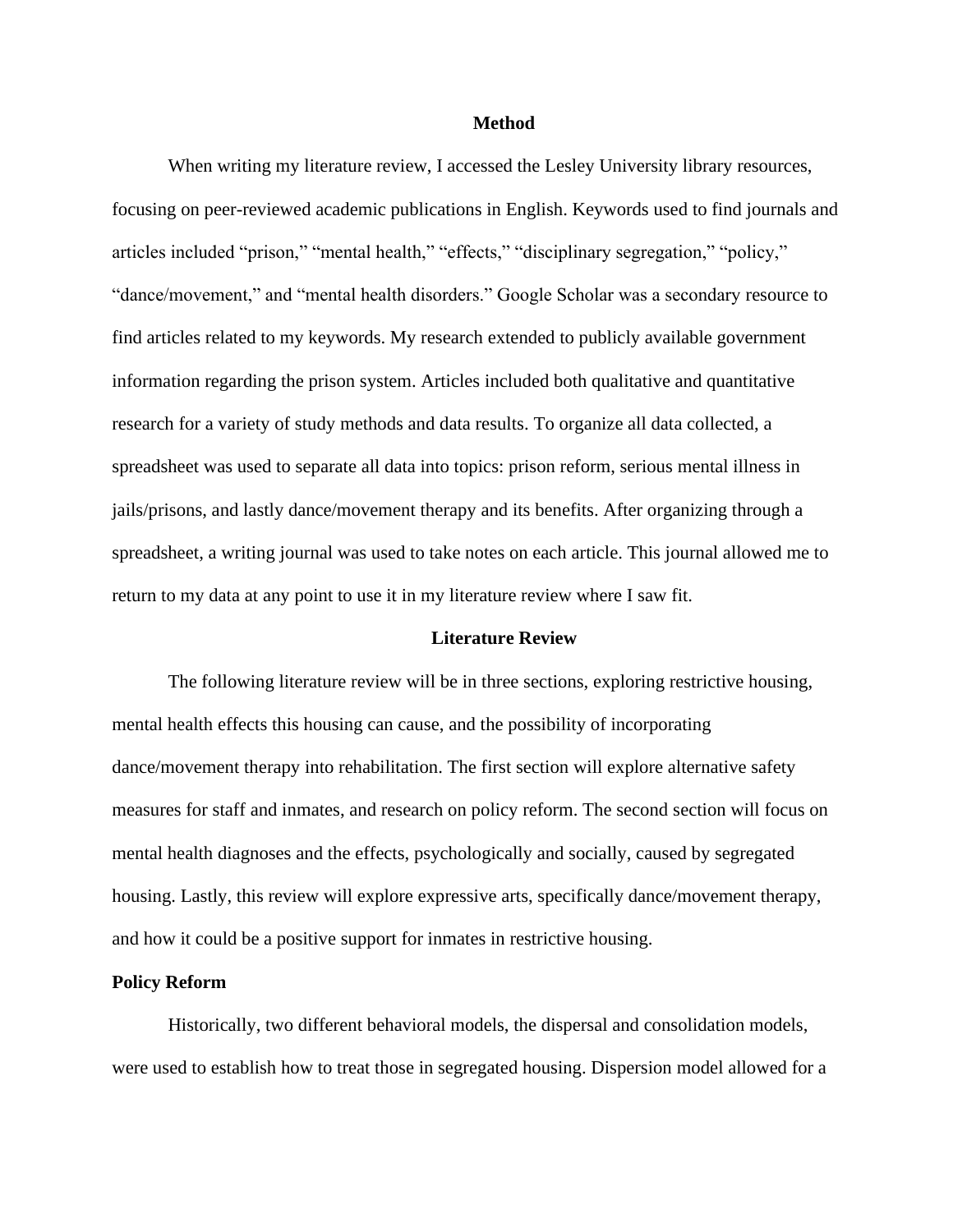"divide and conquer" method, not allowing an individual to stay in one place too long to cause disruption, while the consolidation model put disruptive inmates in a restricted housing unit in one larger prison (Frost & Monteiro, 2016). Between the 1970s-1980s, researchers saw an increase in violence within prisons, removing the dispersal method in an effort to decrease violence. Discontinuing this method led to the opening of the United States Penitentiary of Marion Illinois, where the most dangerous individuals were held. At that time, staff believed in order to prohibit or decrease the risk of psychological damage, allowing inmates in Marion to only gather for meals and recreation could both decrease danger and risk of their psychological health.

In 1983, segregation changed forever when two officers and several inmates were killed in Marion, which led to the country's first ever super maximum prison (Labrecque, 2016). This gathering for meals and recreation was discontinued effective immediately. Frost & Monteiro (2016) believed that "the primary purpose of this practice is to separate and isolate an inmate, or certain groups of inmates, from the general population for reasons mainly centered on security and safety within the facility or across the correctional system" ( p. 5).

Each facility's rules and regulations differ, whether it is a jail, penitentiary, federal prison, etc., making it difficult to create specific policy change in regards to segregation and how it affects mental health. Massachusetts is among one of nine states to put limits on restrictive housing. Massachusetts requires that all data collected by staff during inmate contact while in restrictive housing be reported (Friedman, 2021). Documenting the effects on inmates can help researchers collect and analyze data, showing the negative effects of segregation.

A 2021 study, using mail-based surveys, worked towards educating the public regarding conditions for inmates in restrictive housing, and discovering unique insights towards restrictive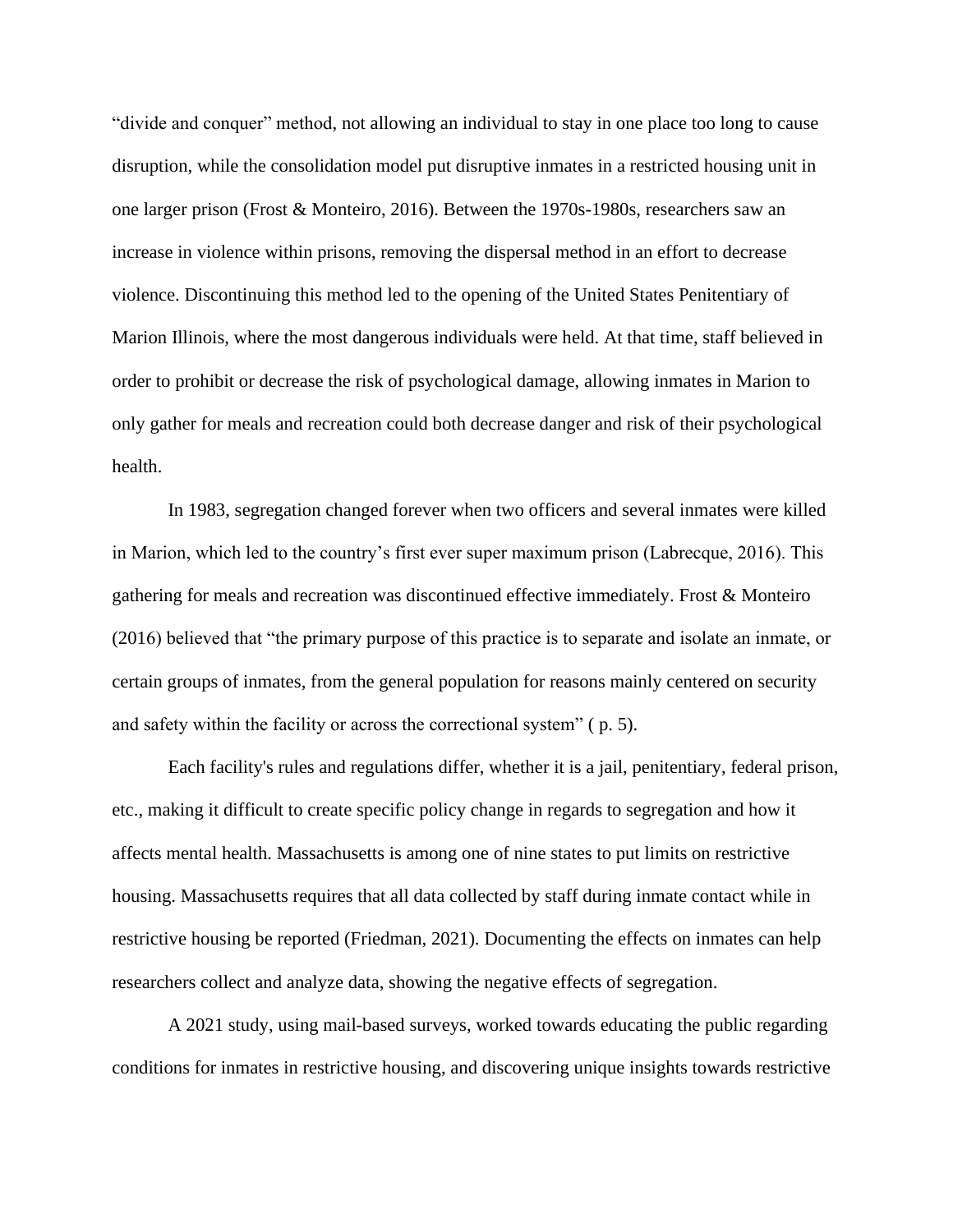housing within U.S. jails and prisons (Montagnet et al., 2021). Research has shown jails and prisons differ in administration, population, and length of care. Prisons are either federally or state run and systemically uniform, while jails are run locally or by county government (Montagnet et al., 2021). In 2019, there were over 10 million admissions to jail, while only an estimate of 550,000 admissions in prisons. However, prisons are long-term and can contain more inmates than jails. Because inmates may be admitted to jail more times than one long sentence in prison, "the use of restrictive housing in jails potentially impacts a far higher number of people, albeit often for shorter periods" (Montagnet et al., 2021, p. 10). This study found that jails have a higher usage of segregation due to limited staffing availability in the facility. Jails provide limited training to officers, limited programming for inmates, as well as fewer mental health professionals readily available to the inmates, which perpetuates the stigma of insufficient mental health care (Montagnet et al., 2021).

The US Department of Justice published a book referencing the different types of segregation, all of which are in place for different reasons. Labrecque (2016) wrote that disciplinary segregation is for those inmates who go against an institution policy and rules, allowing for a board to decide the punishment. Regulations regarding how long an individual spends in segregation differ and are related to major issues with segregation related to mental health. Administrative segregation is when staff finds an inmate to be a disruption, causing climate control issues within the general population. Mears  $\&$  Bales (2010) stated, "for those inmates considered to be a continued threat to the safety and security of the facility, segregation can be imposed for very long periods." Third would be protective segregation, also known as the protective custody unit. These individuals are placed there for their own protection, not for the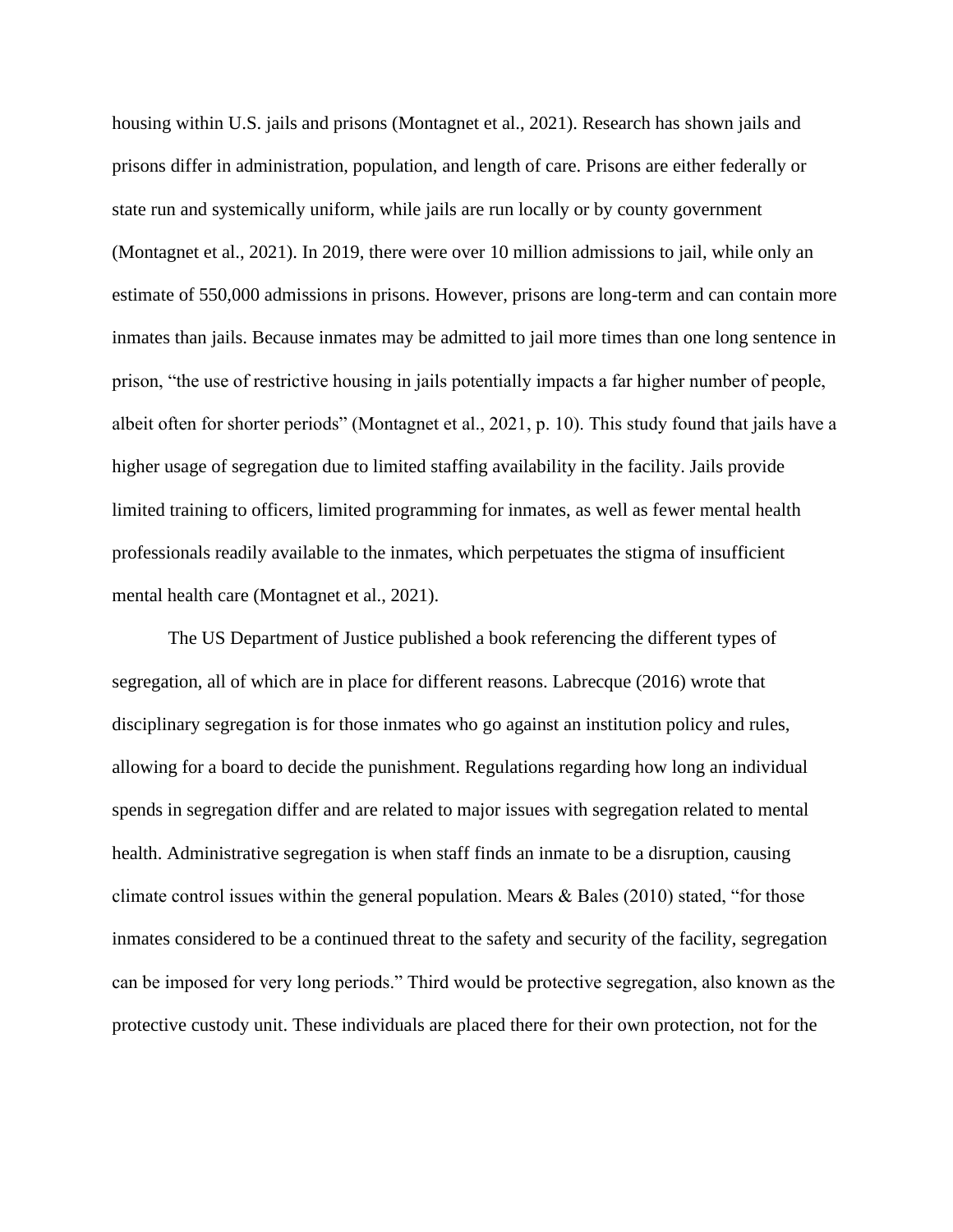safety of others. This may be related to inmate charges such as sexual charges, gang related affiliations, or if they were former correctional staff (Labrecque, 2016).

The Government Accountability Office ran a report in 2013 and "found that the Federal Bureau of Prisons has never assessed whether the practice contributed to the safety of prison populations or prison staff" (Government Accountability Office [GAO], 2013, p. 54). Continued research is necessary to establish how to confine individuals while allowing them basic rights and access to appropriate care. In the 2002 Survey of Inmates in Local Jails (BJS, 2012a), about 50% of prison inmates and 16% of jail inmates engaged in misconduct during their incarceration. In 2015, the Department of Justice wrote a report when President Obama suggested a reform to solitary confinement and how it is used. This report consisted of approximately 50 principles to guide how segregation was to be used. One of these principles stated, "inmates should be housed in the least restrictive setting necessary to ensure their own safety, as well as the safety of staff, other inmates, and the public" (DeAmicis, 2017, p. 15). This principle follows what correctional facilities advocate for: care, custody, and control, used to ensure safety of staffing as well as inmates. (DeAmicis, 2017).

Friedman (2021) completed a study that showed there is no federal legislation limiting the use of restrictive housing for adults. According to Friedman, restrictive housing is mainly used to create safety for staff and individuals in general population. Though safety is offered by segregating those who offend facility policies, there are still negative effects to segregated housing. If research shows there is no limitation to restrictive housing and there is no assessment stating it is creating safety, are segregated units causing more harm? In 2016, the Federal Bureau of Prisons reduced the maximum punishments for disciplinary sanctions and eliminated juveniles from being placed in restrictive housing (Labrecque, 2016).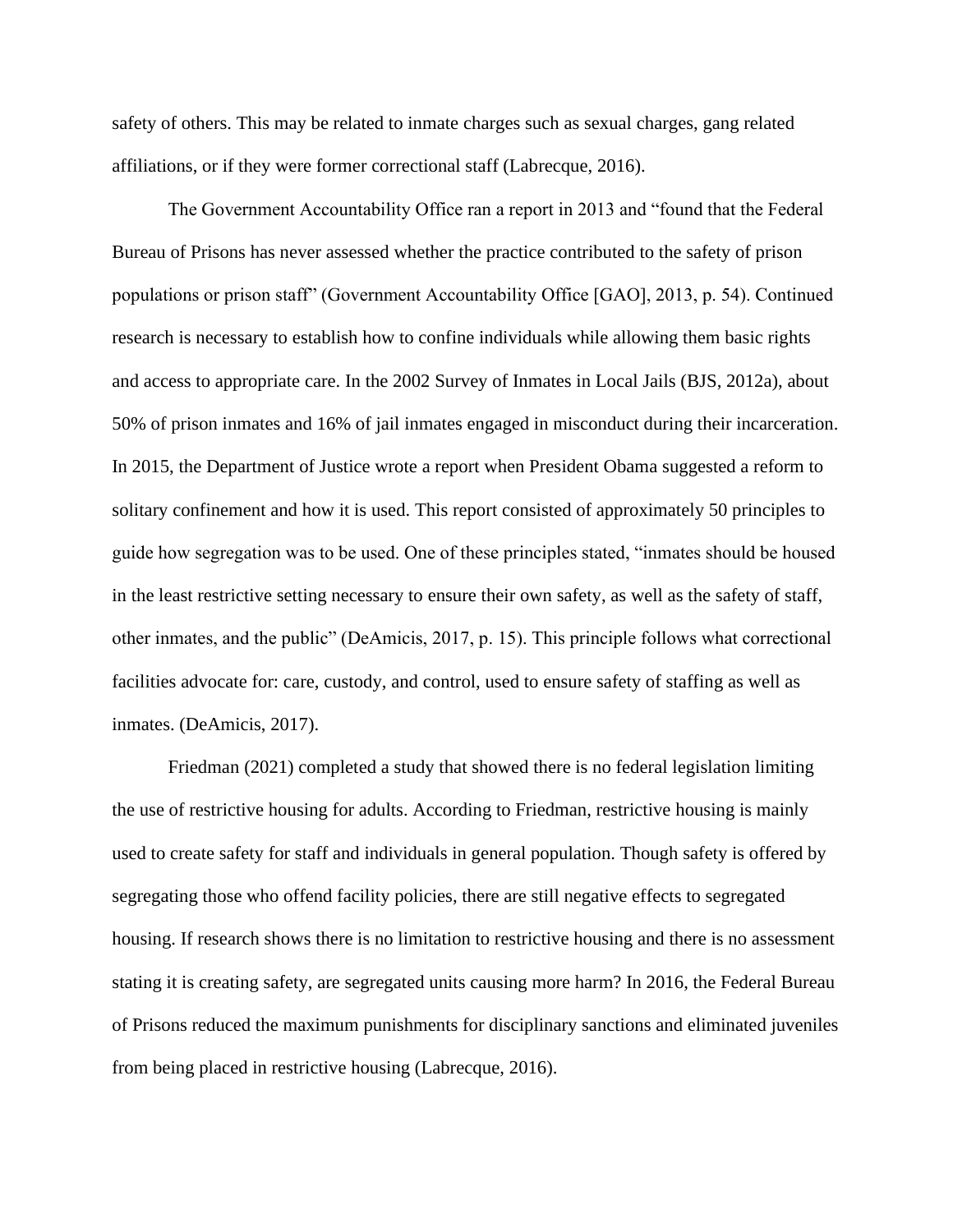European models of restrictive housing and policies show that using alternatives to segregation have decreased numbers in recidivism, well-being, and prison safety. For example, in Germany, jails with "demonstrated rehabilitative programs in open-prison settings improved the ability of incarcerated individuals to successfully reintegrate into society and find meaning in their incarceration after release" (Friedman, 2021, p. 58). Friedman's research showed an overall goal of honoring the rights of the individual, while decreasing the negative health effects segregation may cause.

In the state of New York in 2019, a transgender women died at Rikers Correctional Facility while in solitary confinement. This death caused the then-mayor de Blasio to entirely eliminate segregation. In 2011, when de Blasio took office, his plan was to limit solitary as much as he could. In 2015, "his administration eliminated isolation for inmates under 22 and for people with "serious" mental illness, as well as, "adult inmates can no longer spend more than 30 days in solitary at a stretch" (Blau, 2021, p. 1). Though de Blasio wanted to eliminate solitary confinement altogether, the City Council never followed through. As of present day, the current mayor of New York, Mayor Adams, who is also a former police officer, vowed to bring back solitary confinement, working against anything past mayor de Blasio had worked towards. The Legal Aid Society, the city's largest public defender organization, said Adams' proposal to bring back solitary "throws away years of progress undoing the physical and mental harms caused by solitary confinement" (Blau, 2021, p. 1).

#### **Mental Health in Segregation**

Mental health conditions are seen as "mental, behavioral, or emotional disorder resulting in serious functional impairment, which substantially interferes with or limits one or more major life activities" (National Institute of Mental Health, 2022). Research has shown that segregated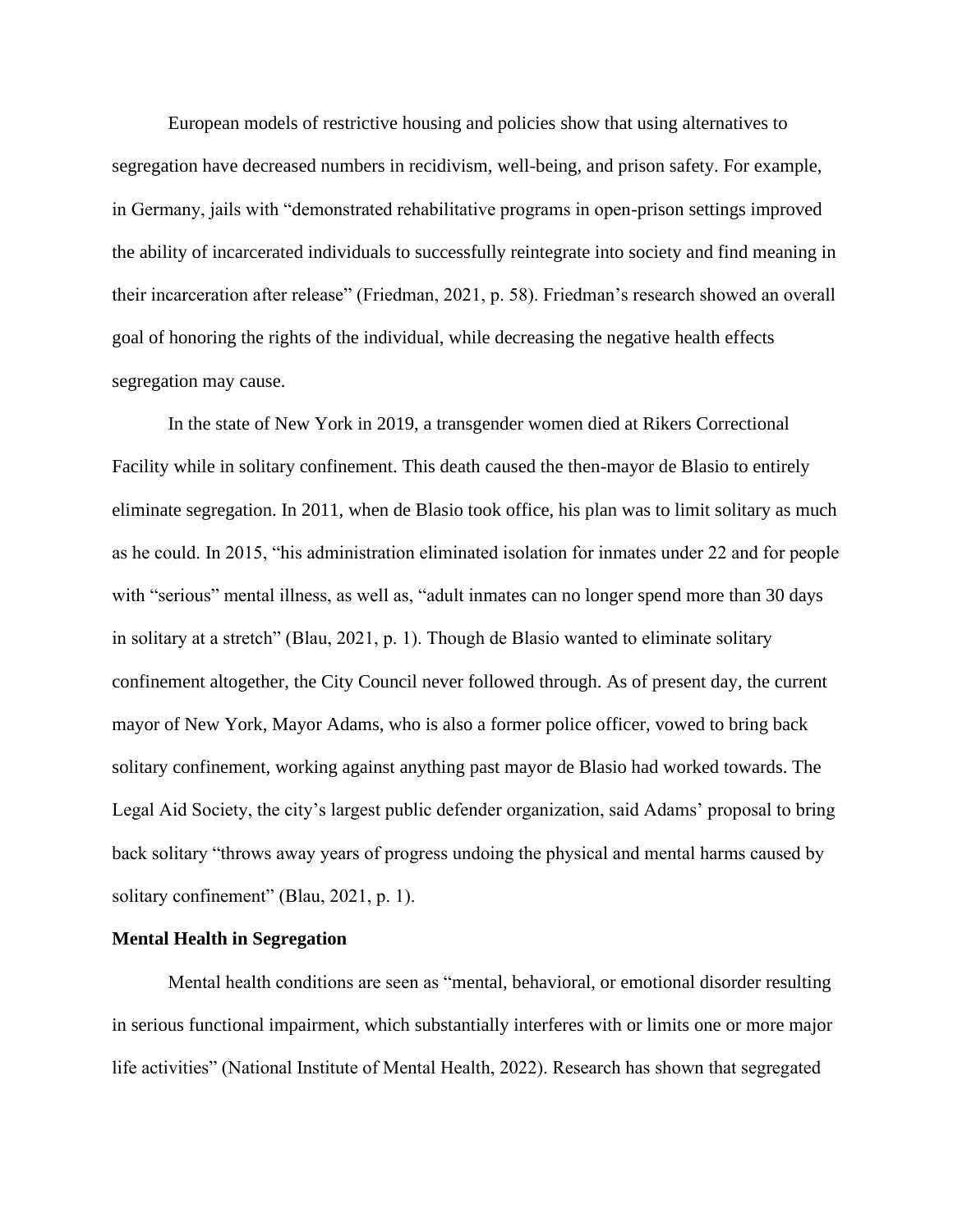housing within a jail can cause negative effects on an individual's mental health (Salernoa & Zgoba, 2020). Bronson & Berzofsky (2017) gathered research on mental health diagnoses present in jail and prison. Statistics between 2011 and 2012 state that 37% of prisoners and 44% of jail inmates have been told they had mental health diagnoses. This same study showed that "the largest percentage of prisoners (24%) and jail inmates (31%) reported they had a major depressive disorder" while, "the second most common disorder reported by prisoners was bipolar disorder (18%) (Bronson & Berzofsky, 2017, p. 3). Swanson et al., (2015) showed jails and prisons housed an estimated 356,268 inmates with multiple mental illnesses in 2012. This statistic is more than 10 times the number of mentally ill patients in state psychiatric hospitals in the same year (Swanson, 2015).

Throughout restrictive housing, mental health effects and specific disorders come to light on an individual basis. Past research has shown that segregation can cause "depression, negative attitudes, emotional dysregulation, psychotic illness, abnormal sleep cycles, panic disorders, post-traumatic stress disorder, and increased risk of suicidal ideation and completion" (Friedman, 2021, p. 54). For individuals diagnosed with mental health disorders, segregation can worsen these symptoms. Mental health is unique to each individual, as is an individual's reaction to being sent to segregated housing units. Research has shown that prisoners in segregation have higher rates of diagnosed mental disorders, as well as psychiatric symptoms, more severe than inmates in the general prison population (Kapoor & Trestman, 2016). With worsening mental health symptoms while in segregation, there is little to no data on how facilities offer mental health services to those in need (Bastini et al., 2021).

Past research has shown that those with a history of past incarcerations, versus those who have not been incarcerated, are more likely to have greater life dissatisfaction, depression, and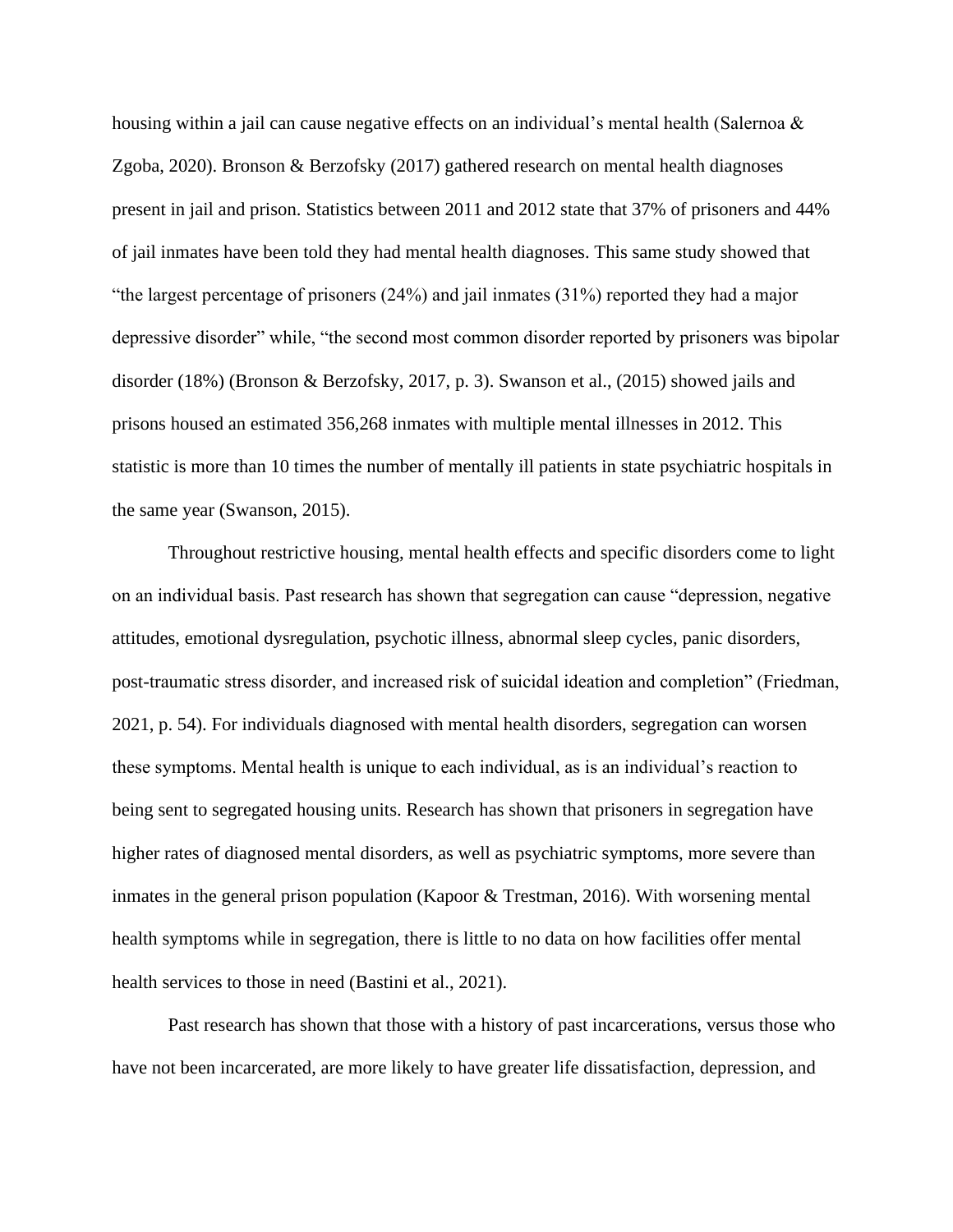mood disorders (Massoglia & Pridemore, 2015). Using the Fragile Families and Child Wellbeing Study (FFCWS), a survey was done to gather data on current incarcerated fathers and their mental health diagnoses. This particular study was done for three reasons: reviewing an individual's past, focusing on life prior to incarceration, how many sentences they have served, and specifically focusing on inmates who are parents (Yi et al., 2016). Results compared fathers in jail versus fathers in the community. The researchers concluded that "incarcerated fathers had five times higher odds of depression and more than three times higher odds of life dissatisfaction and illicit drug use" (Yi et al., 2016, p. 905). Results such as these show that incarcerated individuals need additional mental health attention, which may not be as readily available as in the community. A study in Wales and England showed the suicide rate is 8 times higher for males being released from prison, than males in the community. Results show, "the assessment of suicide risk must be rigorous, and the relationship between psychiatric services in prison and community-based services should be strengthened" (Fovet et al., 2015), such as support programing in the community.

Quanbeck et al (2005) did a study of 66 imprisoned patients with bipolar disorder that showed approximately 75% had manic symptoms at the time of the offense. The research shows continuation of care within the jail facility and after release can decrease the likelihood of reoffending (Quanbeck et al., 2005). For people with bipolar disorder in jail, manic episodes may cause an elevated mood, resulting in altercations, verbally or physically, with either staff or other individuals. Fovet et al., (2015) stated that prison staff, who are not mental health clinicians, may see this behavior as defensive and aggressive, not a psychiatric disorder. These assumptions delay care, due to lack of staffing in correctional facilities. This delay of care can lead to suicidal ideation, or suicide. The study has shown that "the risk of suicide in prison increases for patients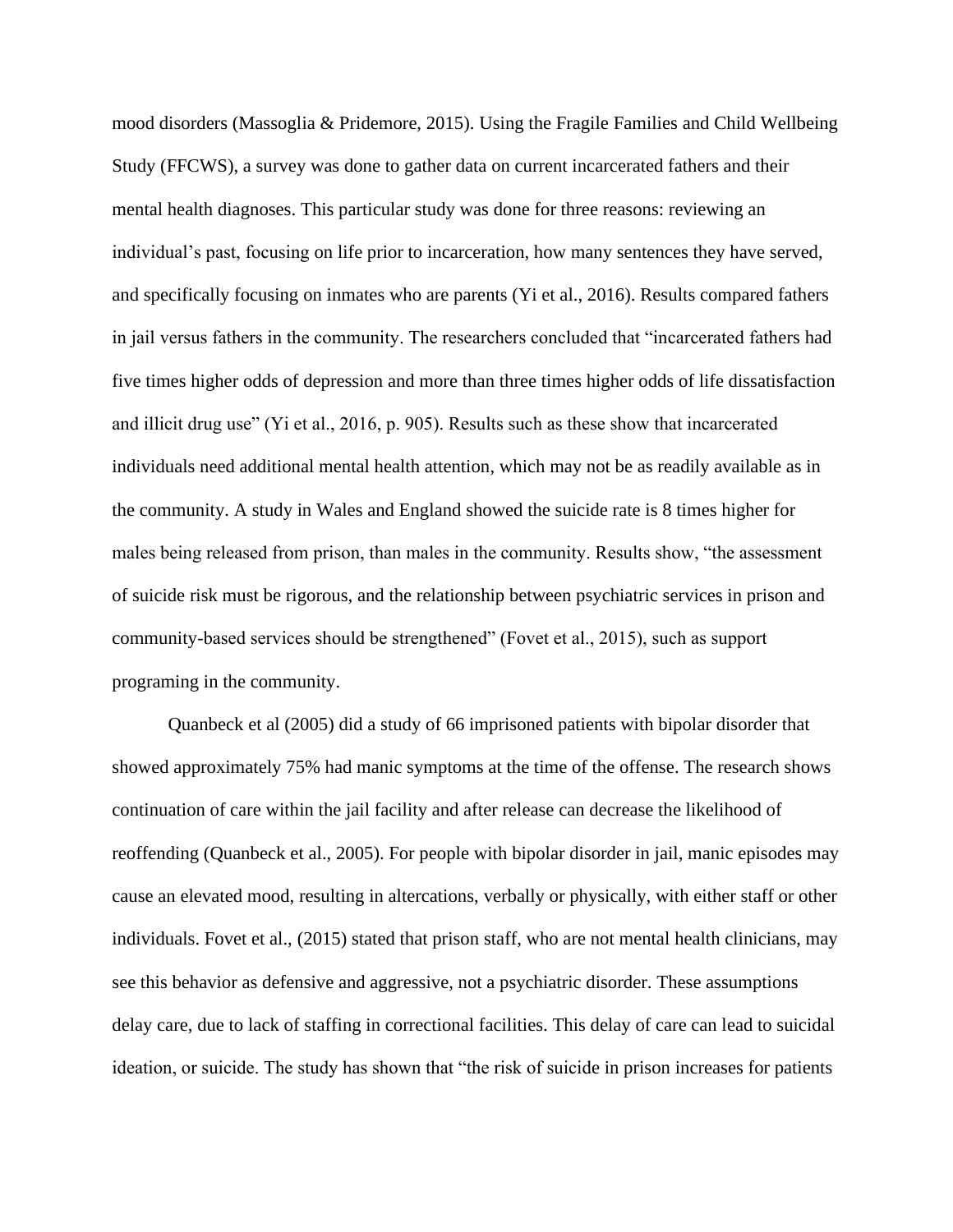with bipolar disorder," 20 to 30 times higher than individuals in the community not diagnosed with bipolar disorder (Fovet et al., 2015, p. 350).

People with serious mental illness may feel vulnerable while incarcerated. An international consensus—included in United Nations standards—agreed those with mental illness should not be placed in restrictive housing (Montagnet et al., 2021). Despite the recommendation, the study showed that 5.4% of men in restrictive housing were diagnosed with mental illness (Montagnet et al., 2021). The Bureau of Justice Statistics showed that 29% of prison inmates and 22% of jail inmates with current symptoms of serious psychological distress (SPD) had spent time in restrictive housing units in the past 12 months (Beck, 2015). Using the Kessler-6, a psychological distress scale, inmates were screened for serious psychological distress. The Kessler-6 consists of asking individuals if the following emotions were present within the last 30 days: nervousness, hopelessness, restlessness, depressing feelings, worthlessness, and whether everything was an effort to do (Bronson & Berzofsky, 2017). Each emotion was listed on a scale of 1-5, five indicating it is not likely to happen, one indicating it happened all the time. Those who scored 13 or higher were considered to have SPD. Results showed 14% of prison inmates and 26% of jail inmates who took the survey qualified for SPD. This is three to five times higher than the U.S. general population, not incarcerated at the time (Bronson & Berzofsky, 2017). Two limitations existed within the study: the time period between the diagnosis and when taking the survey, and how often the individual met with mental health professionals, making it hard to see exact statistics of mental health diagnoses in the facility.

People with a mental health diagnosis are overrepresented in restrictive housing. Past research shows 28% of people living in restrictive housing are diagnosed with a mental health disorder, while only 17% of general population individuals have similar diagnoses (Montagnet,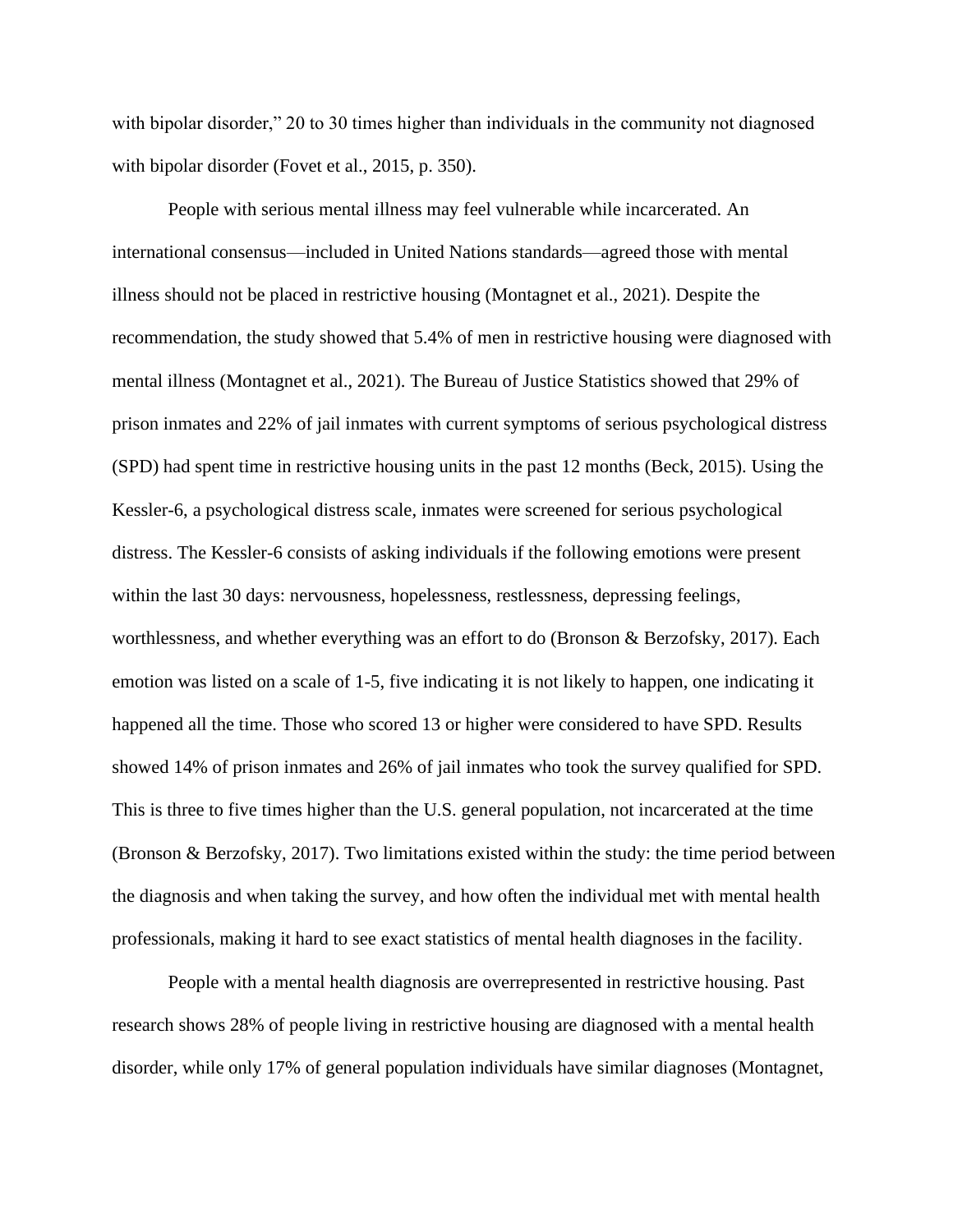et al., 2015). The Kansas DOC (Department of Corrections) compared general population inmates whose psychological functioning improved over time, while those placed in segregation remained largely the same over time (Chadick et al., 2018). This lack of improvement psychologically can lead to harm for the individual once released. A study done in North Carolina, between 2000 and 2015, showed that 24% of inmates were more likely to die within their first year after being released back in the community (Brinkley-Rubinstein, 2019). Brinkley-Rubinstein et al., (2019) stated "people held in restrictive housing were 78% more likely to die from suicide, 54% more likely to die from homicide, and 127% more likely to die from an opioid overdose in the first two weeks after their release" (p. 1). Though segregation is primarily used for the safety of staffing and general population individuals, restrictive housing can put inmates with mental health diagnoses at higher risk for worsening symptoms. Segregation has lasting effects once people are released into the community. A study by the Minnesota Department of Corrections stated "those released directly from state-level segregation units to the community were found to reoffend more quickly than those released from general population" (Clark & Duwe, 2018, p. 302).

According to the National Institute of Drug Abuse, 85% of the prison population has an active substance use disorder, or were incarcerated for a crime involving drugs or drug use (NIDA, 2020). Substance abuse disorder is often found with a co-occurring mental health diagnosis. Research has shown "prevalence rates of mental disorders are high for untreated substance-involved persons, higher for persons in substance abuse treatment programs, and even higher for offenders with substance use disorders" (Peters et al., 2015, p 2). Those with both mental health disorder and substance use disorder are said to be more likely to reoffend and end up in jail one year after being released than those without co-occurring disorders (COD) (Peters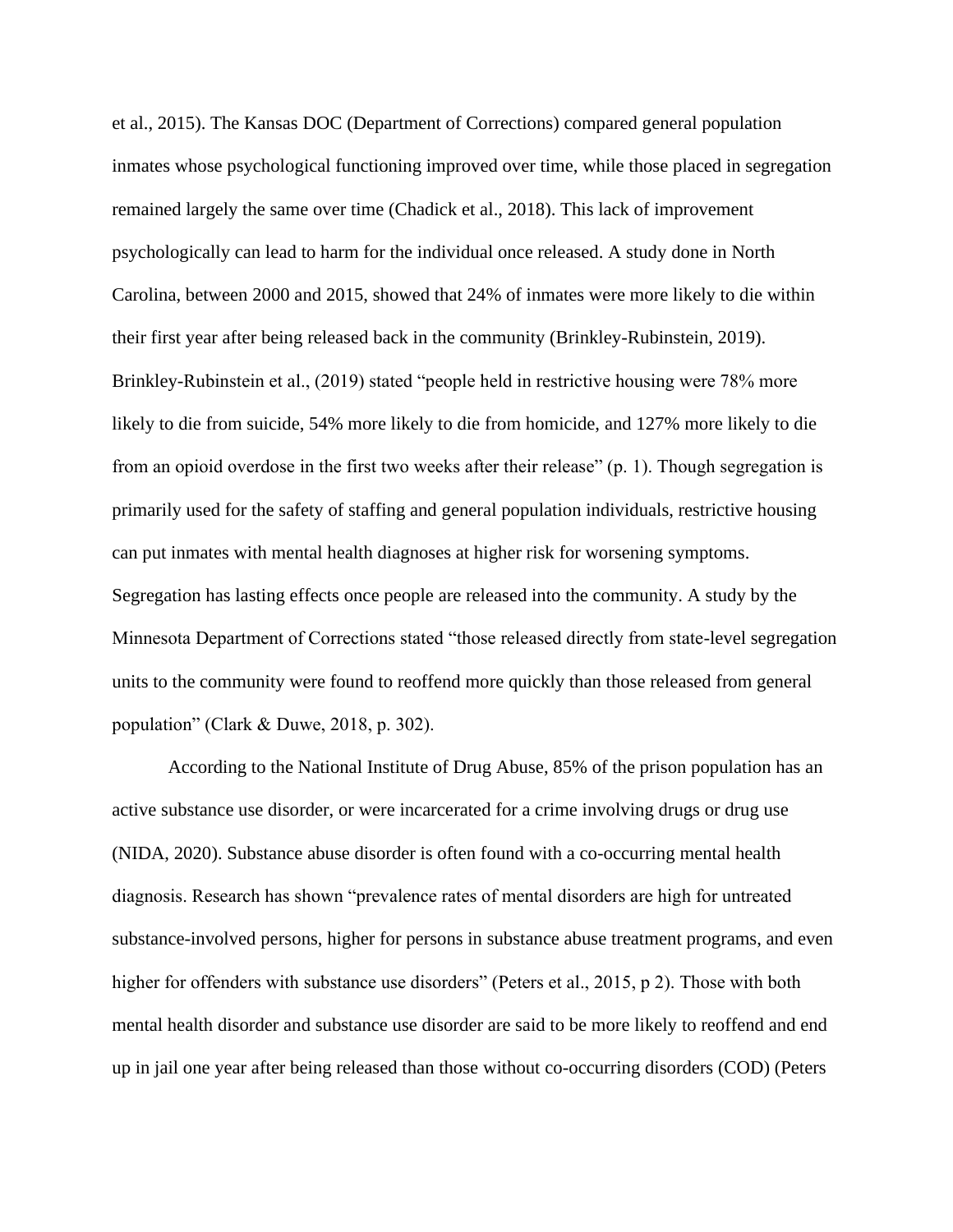et al., 2015). There is minimal to no research that shows substance abuse programs specializing with co-occurring disorders, such as depression or bipolar disorder. COD can result in behavioral issues, an increase in use of force by unit officers, or have compromised functioning, resulting in victimization by other inmates (Peters et al., 2015). Individuals with COD can be "more likely to be subjected to the use of force by correctional staff and placed in isolation or administrative segregation" (e.g., solitary confinement) (Peters et al., 2015, p. 3).

In Canada, a study was done focusing on four different groupings: individuals with mental health disorder, substance abuse disorder, co-occurring disorders, and individuals with neither disorder. These mental health diagnoses included depression, anxiety, bipolar, and schizophrenia. Thirty percent of the correctional population had a co-occurring disorder (Wilton & Stewart, 2017). Research showed there was no significant difference in behavior or misconduct between those with a diagnosed mental health disorder versus those without an SMI (serious mental illness). (Wilton & Stewart, 2017). On the contrary, "the group with cooccurring disorders had the highest rates of placement in both types of segregation", involuntarily or voluntarily (Wilton & Stewart, 2017, p. 707). Those with co-occurring disorders were twice as likely to be reconvicted than those individuals with no mental health or substance use diagnoses (Wilton & Stewart, 2017).

Batastini et al. (2021) created a survey for both incarcerated individuals and staff to identify mental health practices in 24 state prisons. This survey showed most of these prisons offered mental health services, but what and how much was offered differed by facility. The most prevalent survey response from this study was that 71% of facilities gave mental health services through the cell door, with 85% of facilities allowing segregation inmates to receive self-help materials (Batastini, et al., 2021). The surveys revealed that staff remained concerned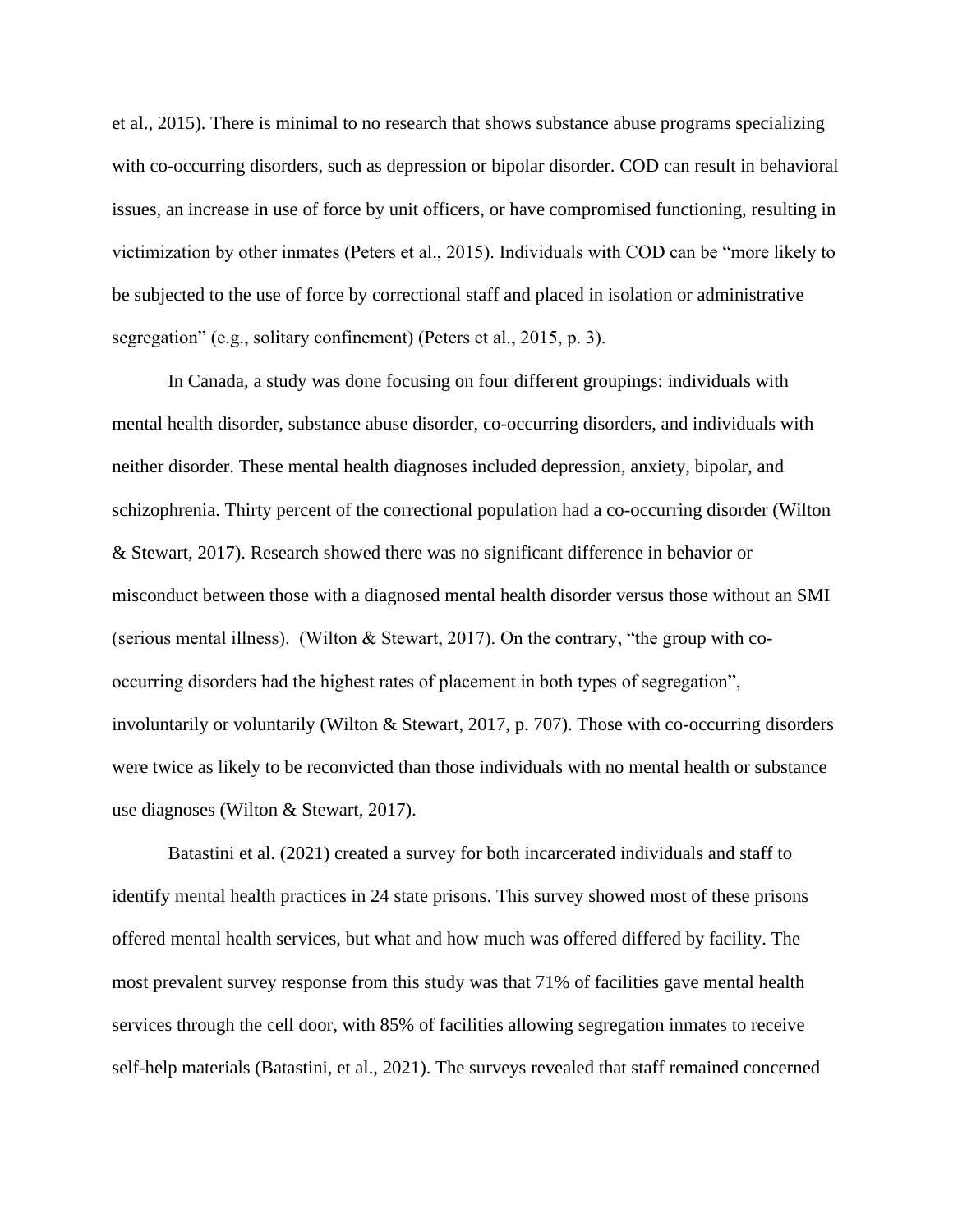about the prevalence of mental illness and lack of services for those with mental illness while placed in segregation. Some staff mentioned step down programs to rehabilitate inmates from restrictive housing back to general population.

#### **Additional Programming**

In New York, a treatment unit known as the Clinical Alternative to Punitive Segregation (CAPS) was created for individuals with mental illness who violated rules (Glowa-Kollisch et al., 2016). This unit was an alternative to sending individuals to restrictive housing. Research states, "CAPS is designed to offer a full range of therapeutic activities and interventions for these patients, including individual and group therapy, art therapy, medication counseling and community meetings" (Glowa-Kollisch et al., 2016, p. 1). Another significant difference between segregation and CAPS is this alternative unit is known as a 'lock-out unit," encouraging those on the unit to spend as much time out of their cell as possible. According to research from Glowa-Kollisch et al. (2016), some inmates experienced both restrictive housing and the clinical alternative unit. The outcome of CAPS decreased self-injurious behavior for those with mental illness. While Batastini et al. (2021) focused on not having secondary options due to lack of staffing on restrictive housing units, CAPS units are fully staffed. These alternative units consisted of social workers (4), psychologist (1), nurse (1), psychiatrist (0.5) and mental health treatment aides (4), more staffing than most facilities (Glowa-Kollisch et al., 2016). A limitation to a unit such as CAPS would be the cost; CAPS requires an additional \$1.5 million investment.

Other units exist for inmates who experience greater harm from restrictive housing units and need additional mental health treatment. At the State Correctional Institution of Pittsburgh, the superintendent answered questions as to how his facility managed mental health issues among inmates. All inmates underwent a "mental health roster status" which identified if they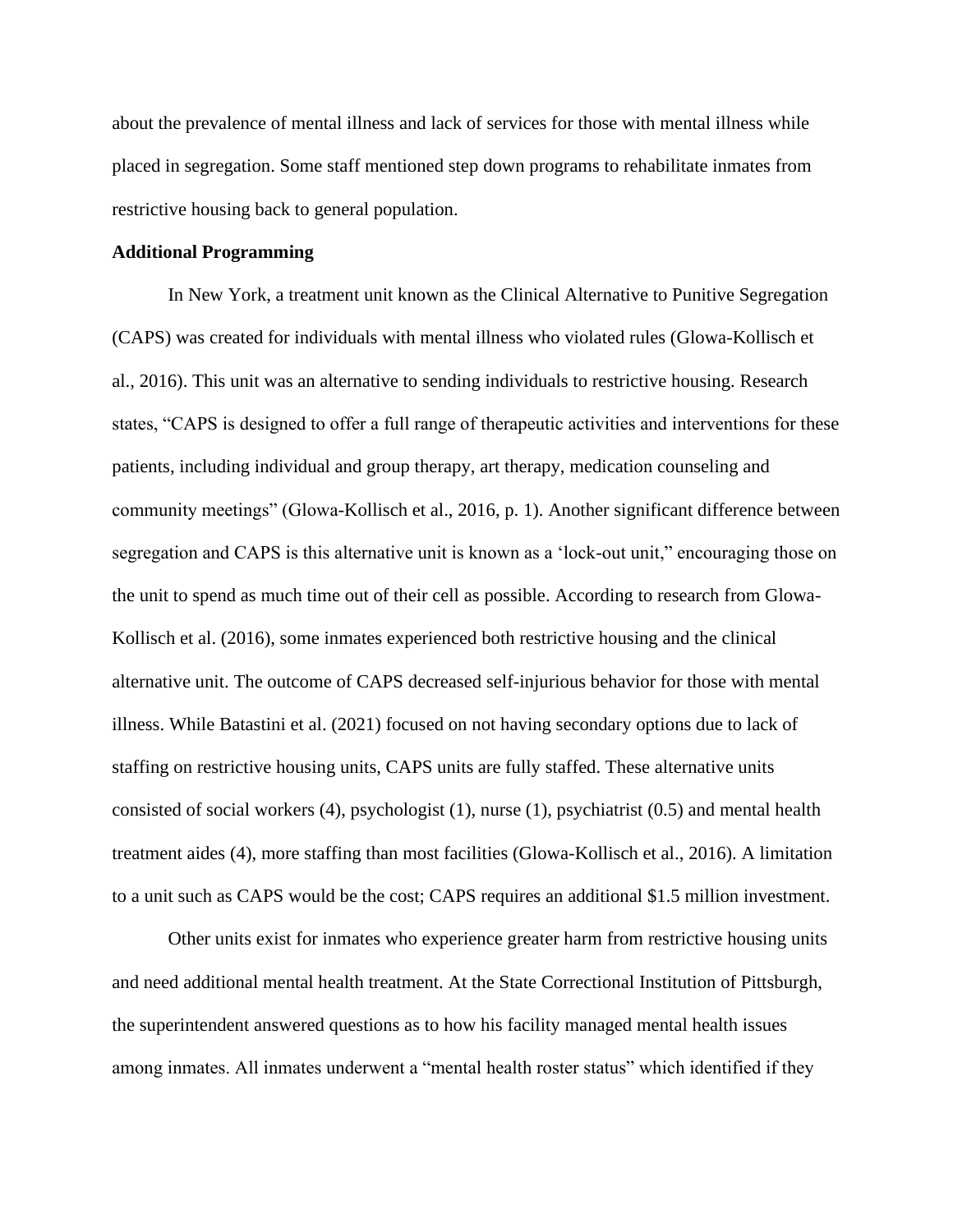are mental health clients, showing a serious mental health diagnosis or not. Those individuals with SMI were categorized with a "D" next to their name. If an individual goes against policy or poses a danger to general population inmates, rather than going to restrictive housing, this correctional facility offers a diversionary treatment unit (DTU). DeAmicis (2017) stated:

DTUs are a secure unit placement where the inmates are offered a minimum of 20 hours out-of-cell activity per week. Of these hours, a minimum of 10 hours are structured (staff facilitated) and a minimum of 10 are unstructured (yard/dayroom) (p. 16)

If behavior worsens on the DTU, that inmate may be moved to what is known as the secure residential treatment unit (SRTU). The SRTU is a longer-term unit for those needing both mental health services and an increase in security (DeAmicis, 2017). Another positive to such units are individualized recovery plans for inmates, which identify behaviors associated with increased risk for staff such as anger management, impulsive behavior, etc.

#### **Dance/Movement Therapy**

As step down programs and out-of-cell activity are possible in some facilities, how can expressive arts become more readily available? Dance/movement therapy's roots be traced back to the early 1900s. During this time, psychology focused on "the use of verbalization as a medium for the expression of the unconscious" (Levy, 2005, p. 5). Dance therapy and the nonverbal treatment approach it offered helped to lay the foundation for the development of nonverbal approaches (Levy, 2005).This study has stated, "Dance movement therapy (DMT) has become an increasingly recognized and used treatment, though primarily implemented to target psychological and physical well-being in individuals with physical, medical or neurological illnesses" (Millman et al., 2020, p. 1). Though as stated prior, dance/movement therapy research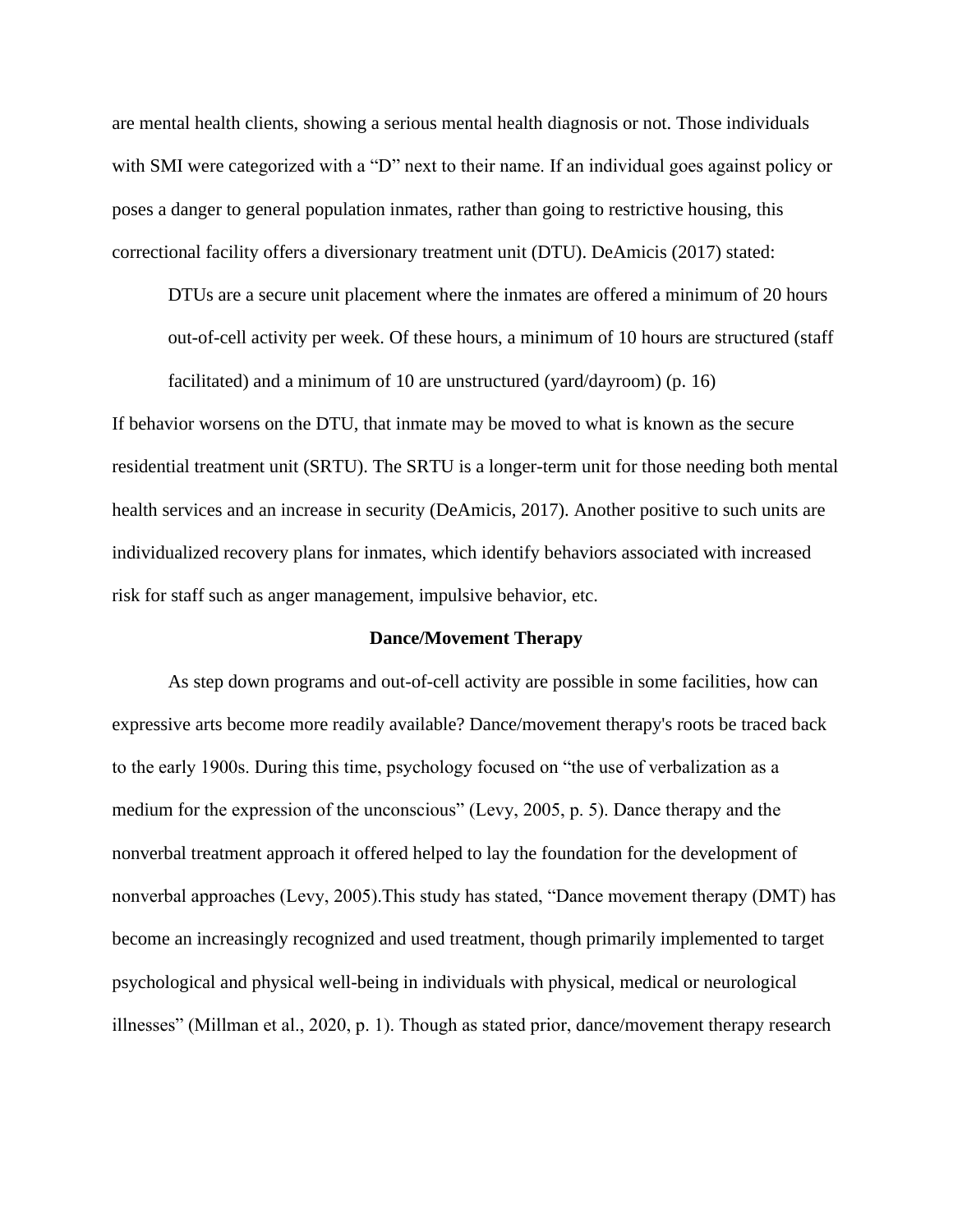with the incarcerated population is limited, it has shown benefits for individuals with diagnoses such as depression, anxiety, or bipolar disorder and other mental health diagnoses.

#### **Dance/Movement Therapy and Depression**

Implementing dance/movement therapy could have an impact on the significant mental health disorders that occur in jail and prisons. Depression is the most prevalent mental health diagnosis seen within this population (Bronson & Berzofsky, 2017). Research states, "depression is a debilitating condition affecting more than 350 million people worldwide (WHO 2012) with a limited number of evidence based treatments" (Meekums et al., 2016, p. 1). Common features among depressive disorders consist of: presence of sad, empty, or irritable mood, and somatic and cognitive changes that affect an individual's capacity to function (American Psychiatric Association, 2013). Meekums et al., (2016) completed research of three studies focusing on both men and women with depression from both hospital and outpatient settings, as well as female adolescents in a middle school setting. Data was collected using the Hamilton Depression Rating Scale (HAM-D) and the Symptom Checklist-90-R (SCL-90-R). The HAM-D consisted of 24 items, with scores ranging from 0-7 meaning normal, up to > 23, indicating very severe depression. Seventy-four participants went through a dance/movement therapy intervention, with seventy-three participants in a separate controlled group. Key therapeutic outcomes for the DMT groups were: increased self-awareness, processed negative impulses, supported self-regulation, and body-based work focused on the individual and possible traumas (Meekums et al., 2016). After the study ended, those who were in the dance/movement therapy group saw a 9.9 point difference than those in the control group. Quality of evidence was low, resulting in inconclusive results for outcomes such as quality of life and self-esteem (Meekums et al., 2016).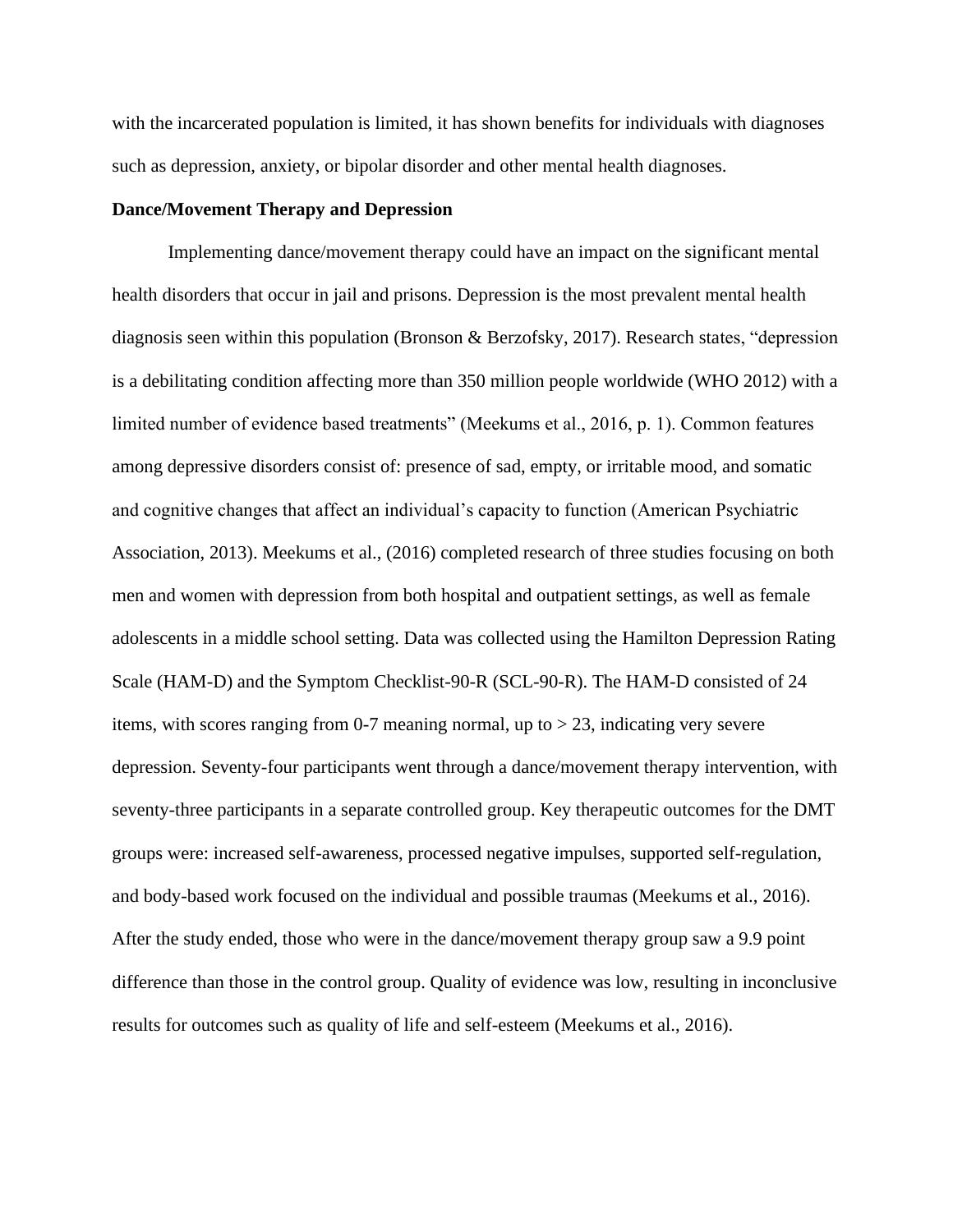Research has shown that "DMT (Dance/Movement Therapy) consistently and with a high homogeneity improved affect-related psychological conditions by decreasing anxiety and depression levels, and increased quality of life and cognitive skills" (Koch et al., 2019, p. 24). Koch et al. (2019) evaluated the effectiveness of dance/movement therapy for psychological health outcomes, such as depression or anxiety. Forty-one individuals underwent a series of questionnaires focusing on: quality of life, clinical outcomes of specific diagnoses, interpersonal skills, cognitive skills, and (psycho-)motor skills. These controlled studies were from 2012 until March 2018. According to this study, dance and DMT interventions can create hedonism (pleasure and play), aesthetic experience, non-verbal meaning making such as social interaction, enactive transitional space, and creation (Koch et al., 2019). Evidence showed DMT was effective with clinical outcomes focusing on the depressive diagnoses, quality of life, cognitive skills, and interpersonal skills. Little evidence was found for the other focuses of the study. Koch et al. (2019) had a research question that could lead to future continuation of research: "What do DMT/dance interventions and mindfulness-based interventions have in common?" (p. 20). Mindfulness, in connection with dance/movement therapy promotes embodied connection to sensations, images, emotions and memories, and overall improved physical, mental and emotional well-being (Tantia, 2013).

A 2019 study, using dance/movement therapy, involved individuals with depression that resulted in a reduction of symptoms after the DMT intervention. The more severe the depression, the more dance/movement sessions were made available to the participants in order to meet their needs (Karkou, 2019). Though this study was not focused on incarcerated individuals, the results show that dance/movement therapy can positively affect individuals diagnosed with depression. Additionally, inmates may be vulnerable to internalized oppression and trauma, and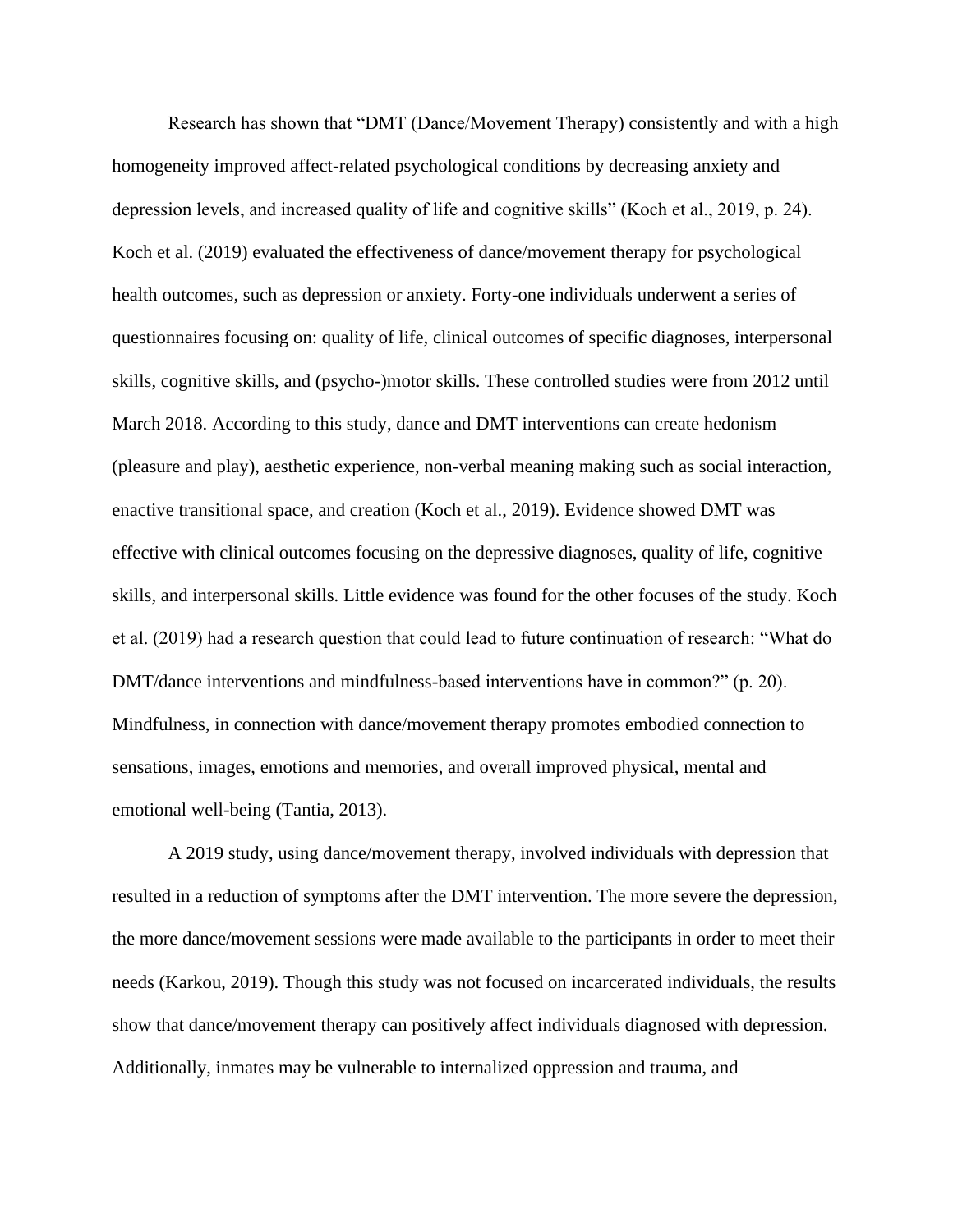dance/movement therapy can facilitate a nonverbal body-based focus on trauma (Cantrick et al., 2018).

#### **Dance/Movement Therapy and Bipolar**

Bipolar disorder, as stated earlier, is the second most prevalent mental health disorder within jails and prison facilities. Bipolar disorder has two primary presentations. Bipolar I disorder represents manic-depressive disorder or affective psychosis where neither psychosis nor the lifetime experience of a major depressive episode is a requirement. Bipolar II disorder diagnosis is characterized by at least one episode of major depression and at least one hypomanic episode, resulting in serious impairment with social and work functioning (American Psychiatric Association, 2013). Röcricht (2015) conducted research that showed evidence in regards to serious mental illness and body psychotherapy. Bipolar disorder was categorized under a disembodied disorder, meaning the individual is dissociated from the body (Röcricht, 2015), linking it to DMT and how the body is affected. Röcricht (2015) stated that limited research is available using body movement with bipolar disorder.

Dance/movement therapy is described as being an embodied, movement-based approach, using both the mind and body, with movement as a language and movement as the intervention and assessment tool (ADTA, 2014). Because this is an understudied intervention, Millman et al., (2020) reviewed 15 DMT studies to assess the strengths and weaknesses and how it can be combined with cognitive neuroscience. This research states, "this cumulative set of studies provides support for the use of DMT for health-related psychological outcomes and well-being of patients in the context of physical treatment or recovery from physical illness"(Millman et al., 2020, p. 8).

#### **Dance/Movement Therapy and Schizophrenia**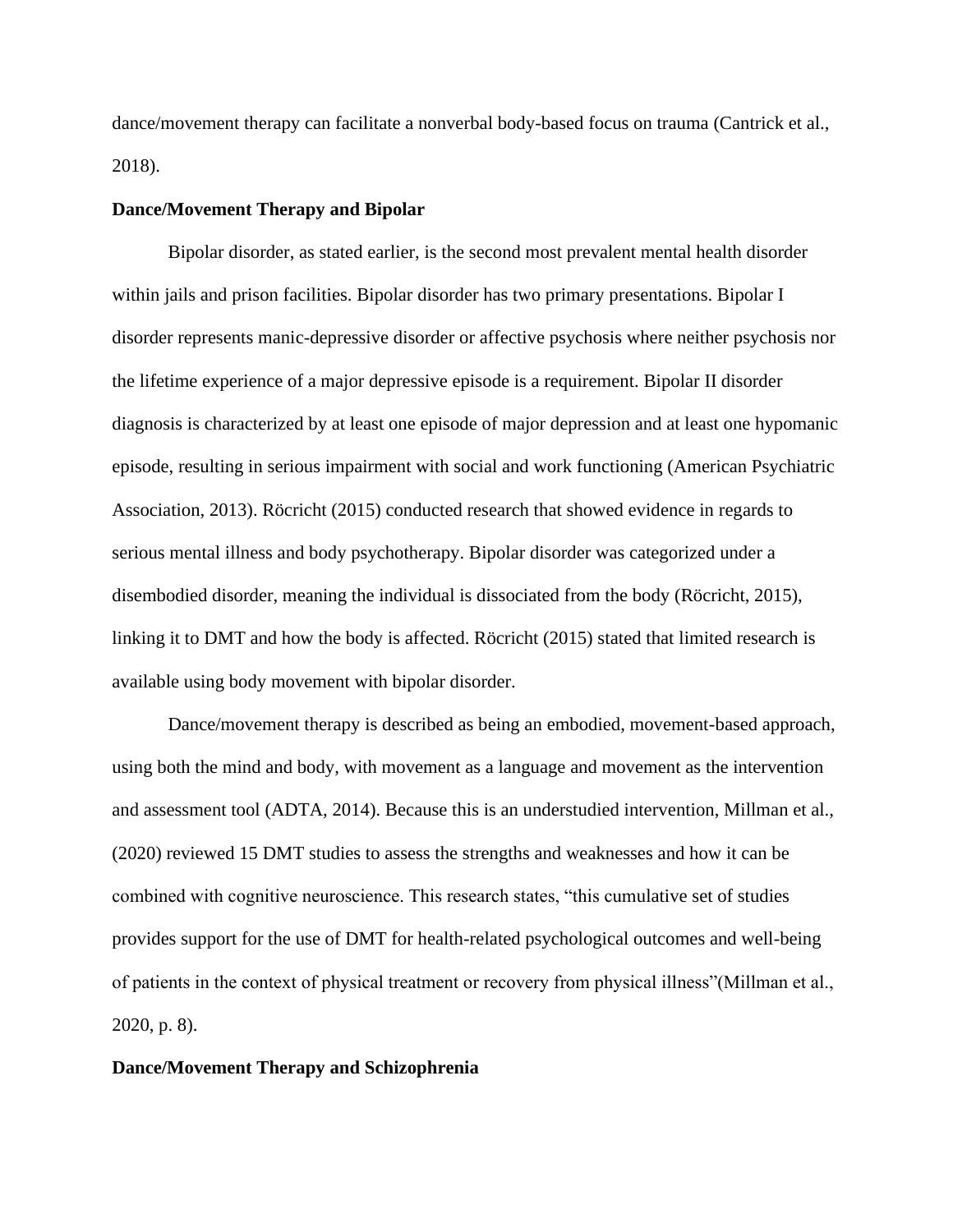Dance/movement therapy led to a decrease in negative symptoms for people with schizophrenia. Negative symptoms of schizophrenia consist of: blunted affect, alogia (decrease in verbal output or verbal expressiveness), asociality, reduction in interests, desires, and goals, and anhedonia (inability to experience pleasure from positive stimuli) (Mitra et al., 2016). Though less than 1 in 10 (9%) prisoners said they were told they had schizophrenia (Bronson  $\&$ Berzofsky, 2017), research shows that DMT decreased some of these negative symptoms such as antisocial activity, avolition (total lack of motivation) and distress, as well as increased improvement in mobility, self-care and cognition (Millman et al, 2020).

In a second study, individuals with acute schizophrenia underwent 14 dance/movement therapy sessions. These DMT sessions consisted of: warm-up, thematic development, cool down, and verbal discussion (Biondo & Gerber, 2020). The reason for choosing DMT as the intervention was that it "adopts a non-verbal, strengths, and body-based approach to treatment" and allows people to "navigate these communication difficulties such as internal stimuli, delusional thoughts, suspicion towards others, and loosening of associations'' (Biondo & Gerber, 2020, p. 278). Since 1988, Marian Chace, one of the first dance/movement therapist, understood that symptoms of schizophrenia not only affected movements, but inhibited verbal expression and human relationships (Levy, 1988). This verbal expression turned into storytelling, which increased metacognition and decreased presenting symptoms of schizophrenia. Results showed the cool down phase, the third part of Chace's DMT sessions, allowed individuals to revisit peers, improving the human connection and fostering interpersonal skills. Among positive findings, limitations included limited confirmability and a lack of multicultural diversity (Biondo & Gerber, 2020).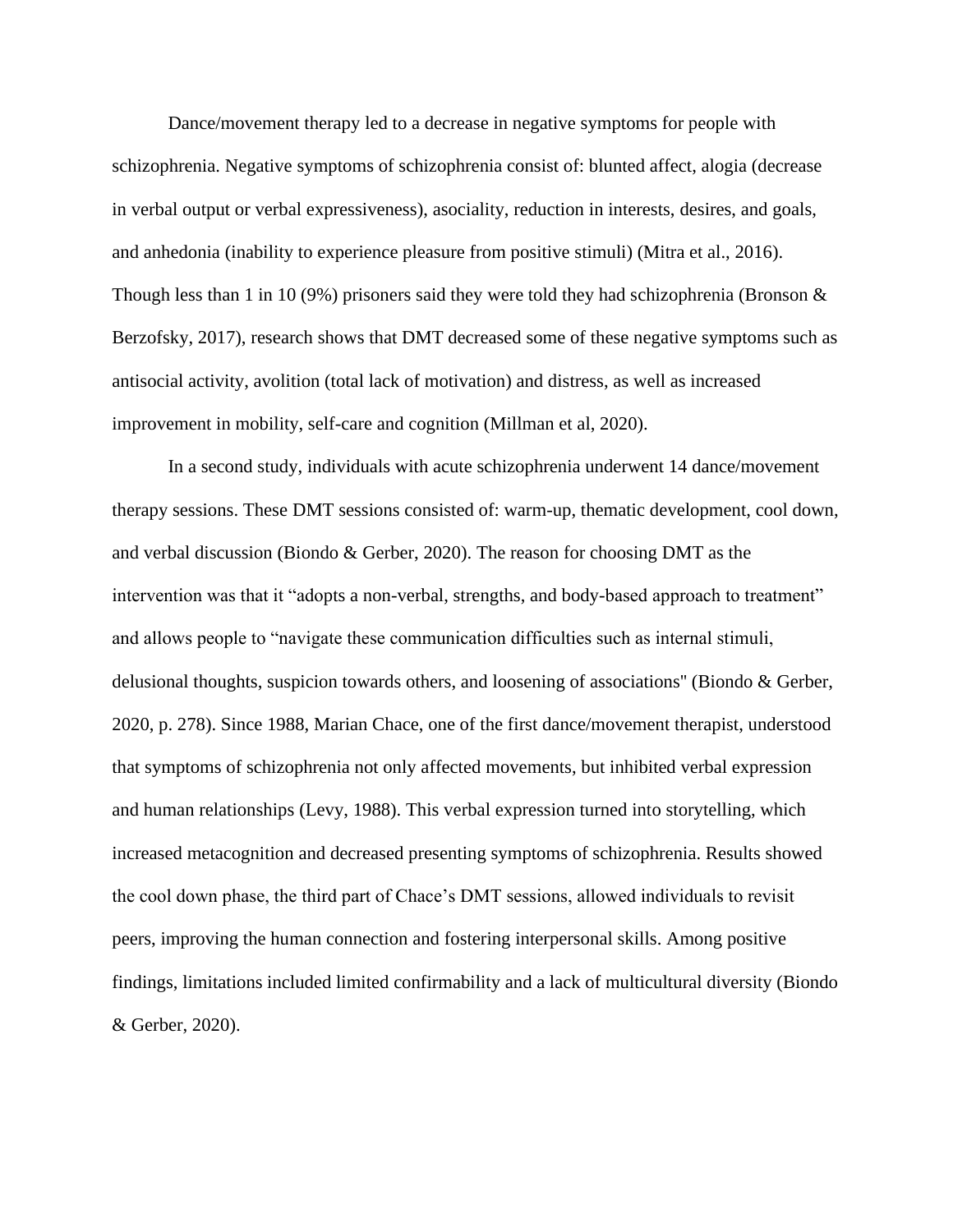Limitations of dance/movement therapy still exist, specifically a "more limited scope of DMT research in the area of specific mental illnesses in comparison with well-being and mood in the context of physical illness, medical condition or neurological condition" (Millman et al., 2020, p. 9). Future research could focus more on psychiatric disorders and the positive therapeutic benefits dance/movement can bring.

#### **Dance Movement Therapy with Incarcerated Individuals**

Though the studies are limited, in the past individuals have facilitated expressive arts, specifically dance/movement, in jails or prisons. According to Greenwood (2019), "art offers ways of knowing the world that involve sensory perceptions and emotion as well as intellectual responses" (p. 1). Expression through arts-based modalities can lead to a release of negative emotions and an increase in positivity. In 2006, a study in the Netherlands using a multi-modal approach, between dance and art therapy, in a forensic setting focused on topics such as tension regulation, impulse control, aggression regulation, empathy, interaction, and the strengthening of boundaries. This multi-modal study showed dance/movement is a different way for expressing and controlling anger within the body (Smeijsters & Cleven, 2006).

In 2017, Mortimer conducted a study and worked with three dance facilitators, helping them to navigate how to teach movement to a challenging population, people who are incarcerated. Mortimer (2017) conducted interviews with the dance facilitators to determine how classes were led and where challenges emerged. All classes were based in a prison environment on different units: a women's unit, a remand unit, and youth residence unit. The teachers utilized art "through the delivery of programs that provide a positive and often rehabilitative learning experience for the prisoners" (Mortimer, 2017, p. 125). Each teacher had an individualized dance/movement background and a variety of experience with inmates. Throughout this study,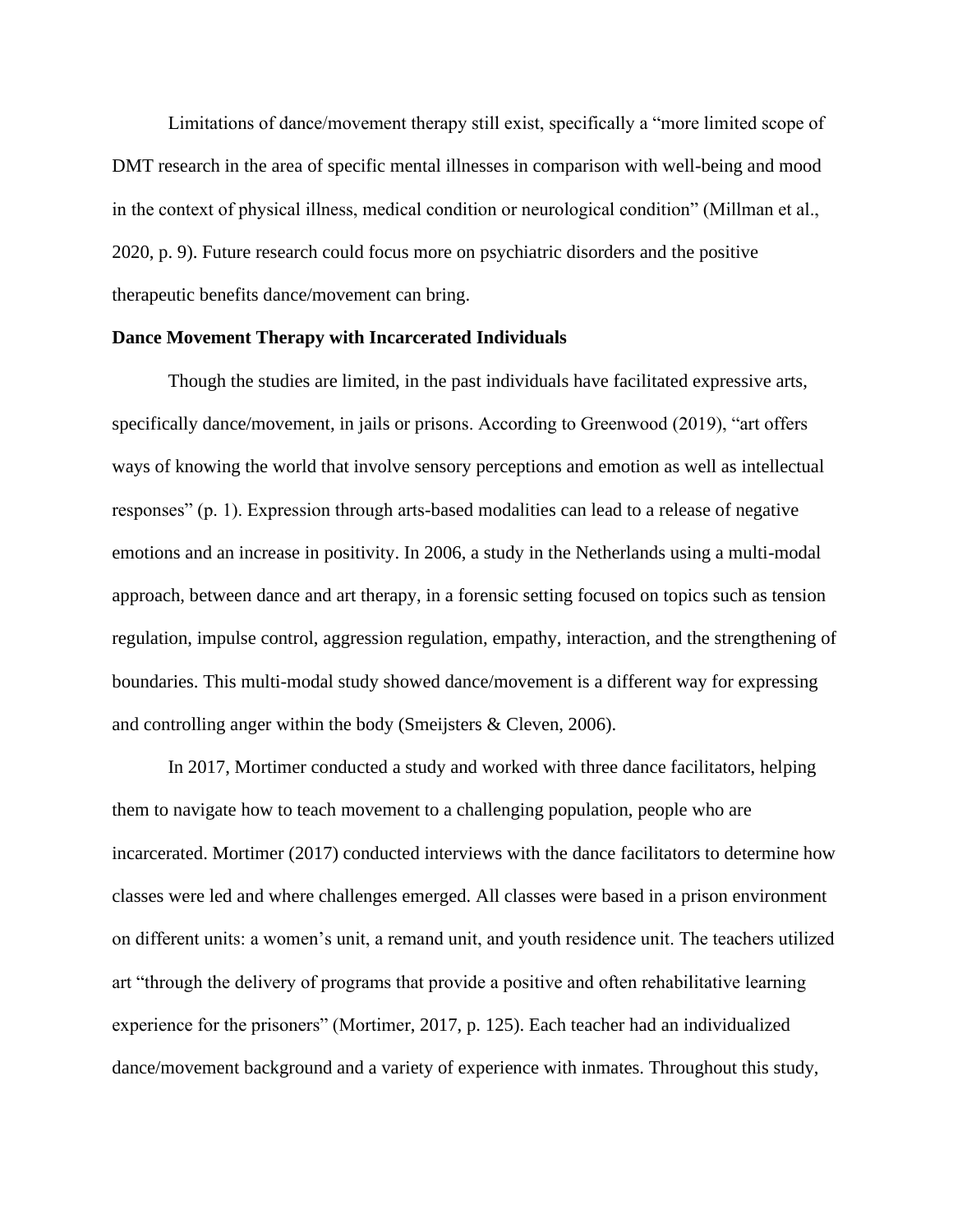the teachers focused on three themes: safety and security requirements in the facilities, relationships, and social dynamics.

Mortimer's (2017) study provided information about the challenges that these teachers experienced and the successful outcomes that they witnessed. For safety reasons, cameras must exist in correctional facilities. However, having cameras and knowing that staff is watching can make inmates feel silly and decrease in confidence. The interviewers from Mortimer's (2017) study conveyed that, "these elements of routine and control...may therefore inflict challenges and unexpected circumstances when teaching a dance class" ( p. 127). In one instance an officer joined the group, normalizing the relationship between staff and the incarcerated individuals, evoking laughter and a sense of humanity; "The possibility for officers to join in the teaching artists' classes could be a positive experience within the prison for both the prisoners and the officers, perhaps establishing positive relationships" (Mortimer, 2017, p. 127). Lastly, one dance teacher allowed the participants to choose music for class. This allowed the inmates to feel a sense of decision-making and equality. The teachers suggested that "talking with the prisoners can build relationships and trust" (Mortimer, 2017, p. 130), while maintaining that professional boundary.

Past research has explored how artists such as poets, writers, dancers, and actors have worked towards bringing their craft into prisons, "engaging in the creative process is a deeply healing experience, one that can lead the individual toward new and profoundly different ways of expressing their innermost feelings of rage, frustration, confusion and alienation" (Milliken, 2002, p. 203). Milliken offered a dance/movement therapy group for incarcerated individuals who deal with addiction, which includes violence, trauma, shame, and needed recovery support. Past research has shown that using expressive arts in the forensic setting can have positive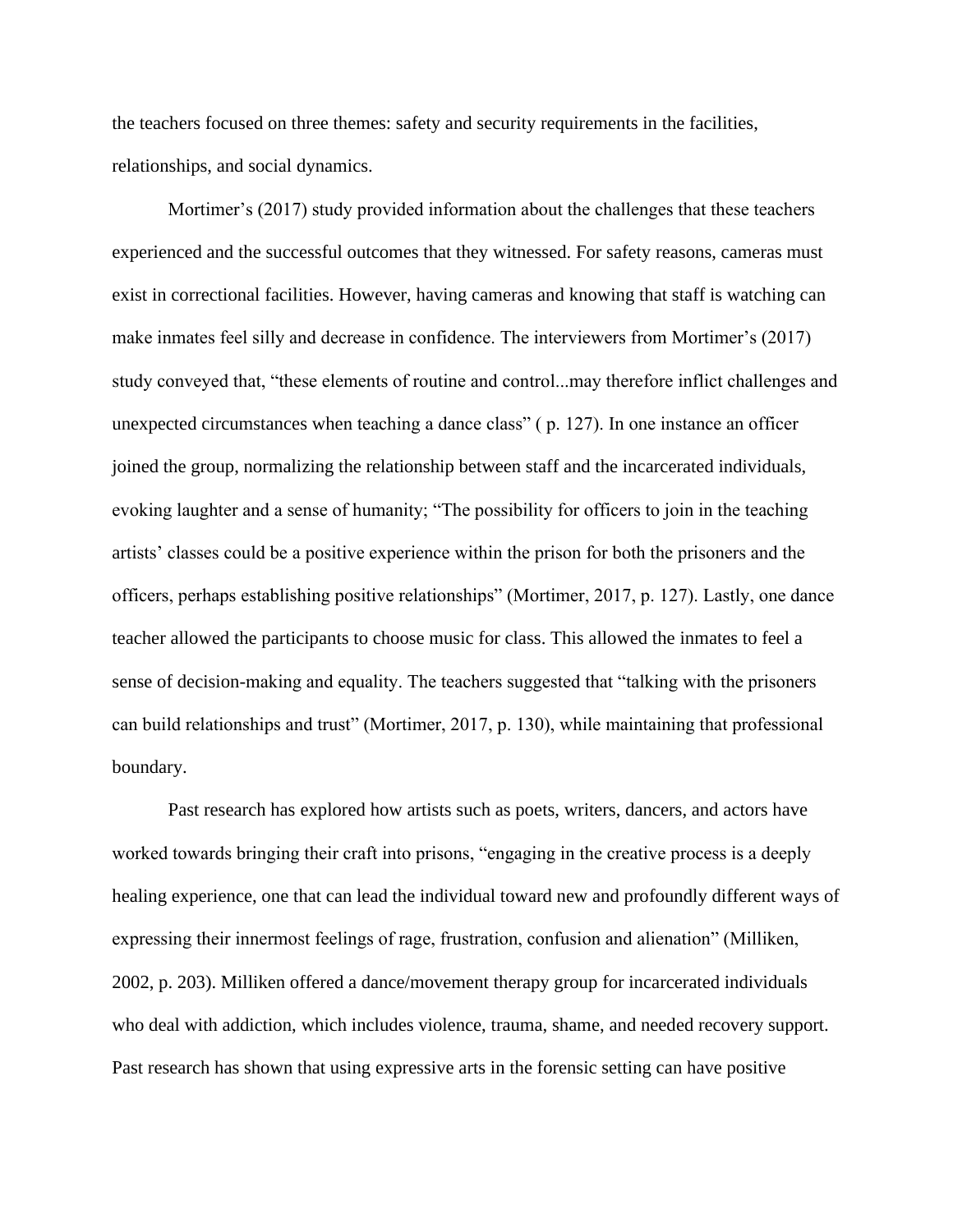effects such as "reduction in tension, enhancement of personal and vocational skills and expansion of range of options in dealing with the outside world" (Dunphy, 1999, p. 35).

When Milliken (2008) first proposed a dance/movement group, staffing had no experience with therapy groups including physical benefits. The main goal was to increase awareness of the physical components of recovery— awareness to increase one's ability to organize, focus, and make contact with others, as well as release of tension and anger (Milliken, 2008). The group started as co-ed with 15-20 members at a time, but after two years, the program switched to non- co-ed groups, focusing on female inmates, meeting once a week for 70 minutes. Within the groups, a verbal check-in, movement, and a processing of themes occurred. Through these three steps, "group members have the opportunity to release the toxic feelings and, in doing so, regain a healthier sense of responsibility in their lives as well as a sense of themselves as creative, functional members of society" (Milliken, 2008, p. 20).

#### **Discussion**

People with serious mental illness may be vulnerable when it comes to their disorder, so an international consensus has agreed that those with mental illness should not be placed in restrictive housing (Montagnet et al., 2021). This literature review focused on alternatives and programming research, such as incorporating dance/movement therapy as an intervention for incarcerated individuals with serious mental illness (DeAmicis, 2017; Milliken, 2008; Mortimer, 2017). As the research shows, segregated housing units are a continued controversial topic (Blau, 2021; Bastini et al., 2021). The ongoing debate about discontinuing segregation and confinement is well-represented in current day research. 

The intent of this literature review was to offer evidence that dance/movement therapy can be used as an alternative intervention for mental health treatment for individuals housed in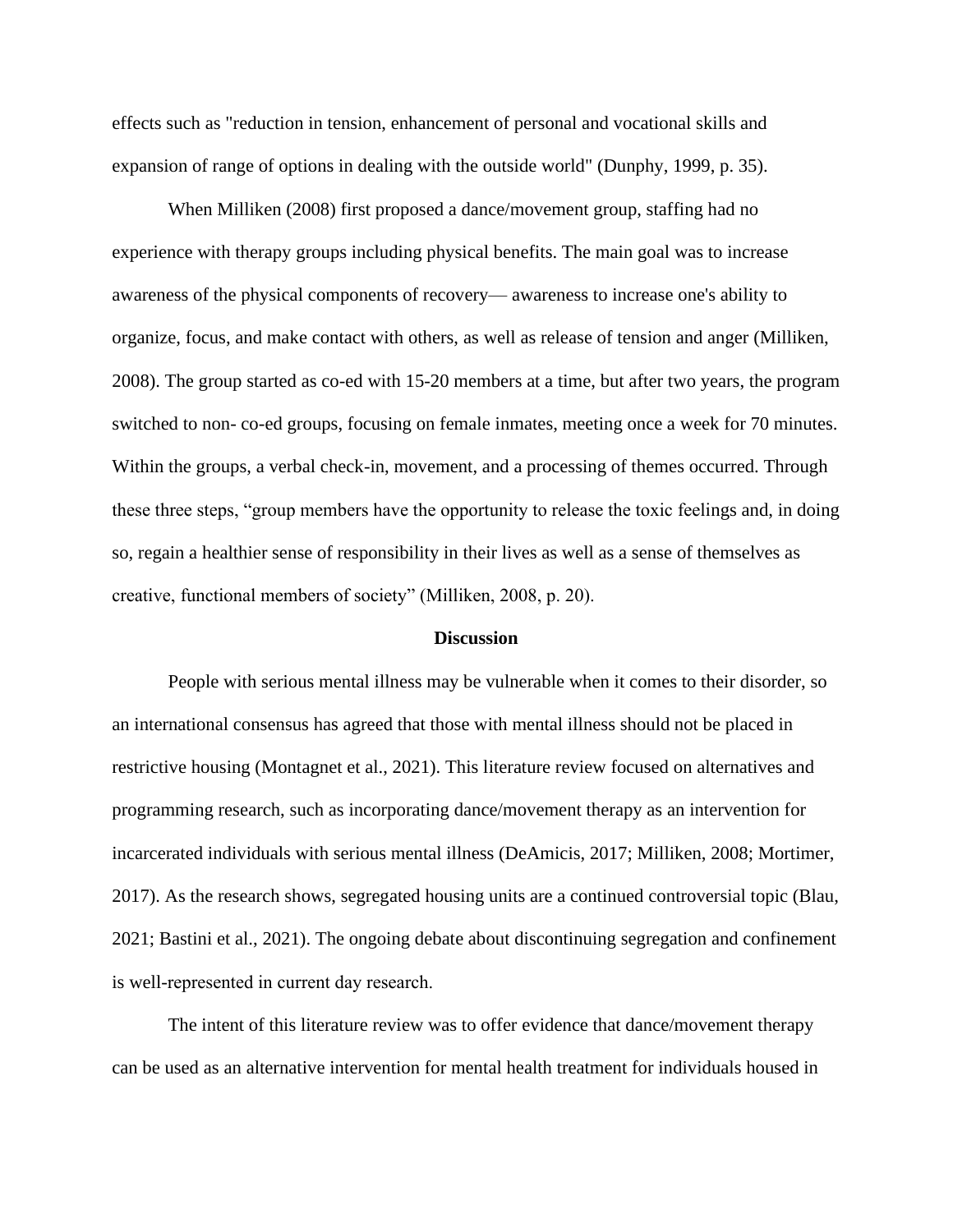segregation. This idea was supported through past research regarding mental health effects of segregated housing on individuals, and how dance/movement therapy has been an effective treatment for mental health diagnoses. Research regarding alternative interventions to segregated housing should continue in the future until an evidence-based resolution to restrictive housing can be developed for the entirety of the correctional population. Looking at research for alternative options, such as programming like CAPS, suggests there are approaches that support inmate mental health (Glowa-Kollisch et al., 2016). Decreasing symptoms of mental illness is a benefit that can decrease the possibility of reoffending and returning to jail or prison (Clark & Duwe, 2018).  

Due to the lack of research and data focusing on dance/movement specifically with incarcerated individuals, this literature review included DMT findings related to mental health diagnoses. The diagnoses chosen were those most prominent with incarcerated individuals: depression, bipolar, and substance abuse (Karkou, 2019; Wilton & Stewart, 2017). This research shows the positive effects dance/movement therapy can have (Millman et al., 2020). If dance/movement therapy can be used with individuals diagnosed with SMI, DMT with people in jails and prisons is a next step. Alternative interventions, such as DMT, may lessen misconduct and behavioral issues, as it focuses on the psychological and physical well-being of individuals, potentially decreasing the number of inmates in segregation (Millman et al., 2020). It should be noted that correctional facilities can see a wide range of diagnoses, therefore treatment would need to be individualized (Bronson & Berzofsky, 2017).

This literature review had several limitations. As the research showed, prisons are either federally or state run and systemically uniform, while jails are run by local or county government (Montagnet et al., 2021). These facility differences can lead to staffing, policy, and specifically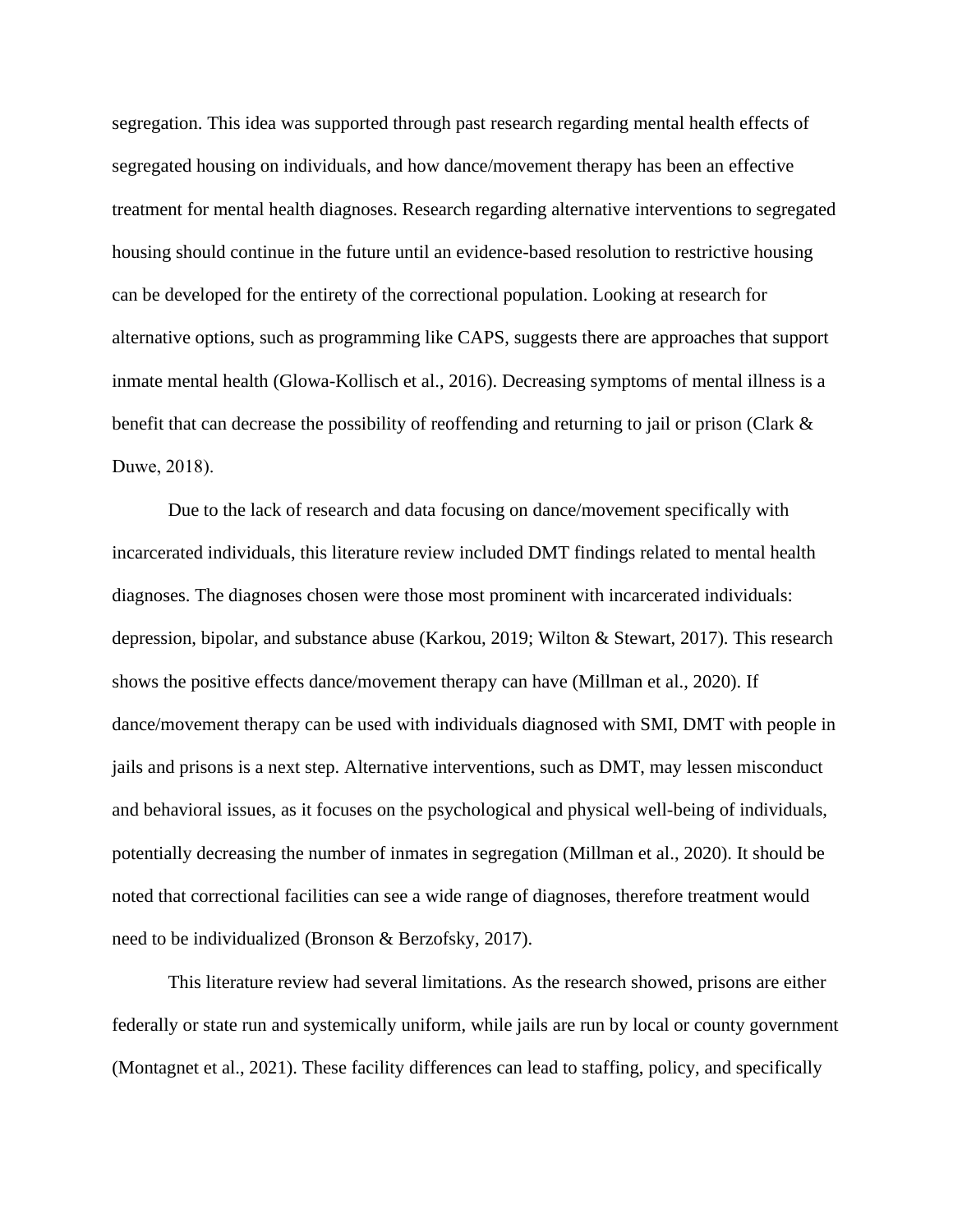segregation differences. These differences make it difficult for state or nationwide reform to work similarly in each facility. This literature review briefly touched upon the different kinds of segregated housing facilities may have, but the research, in reference to mental health findings, focused on segregation from a general standpoint (Labrecque, 2016). While segregation remained a broad topic of this literature review, future implications could include more specificity around segregated housing units and a wide range of mental health interventions specific to the restrictions on those units. Dance/movement therapy is not widely used in correctional facilities, meaning there is limited research conveying the impact of DMT within corrections.

Future implications would include DMT being a more widely used intervention so that future researchers, including correctional clinicians, staffing, and psychiatrists can encounter DMT and other expressive therapy experiences with incarcerated individuals. If other clinicians and staff are able to engage with dance/movement therapy alongside the clients, it can help build rapport and allow staff to further understand individuals from a mental health perspective.

Overall, this literature review has shed light on the importance of finding alternatives to restrictive housing. Individuals with diagnosed mental illnesses need alternative interventions rather than minimum interaction with mental health clinicians through the cell door (Batastini, et al., 2021). Alternative interventions, such as dance/movement therapy, could support healing of individuals with emotional pain, without solely relying on psychopharmacology and being locked away for 23 hours at a time. Dance/movement therapy programming is currently limited in corrections and forensic settings. The reason for choosing this topic is to educate future mental health professionals and dance/movement therapists, in hopes they continue the path of introducing DMT to the correctional setting. Dance can help create a routine enhancing their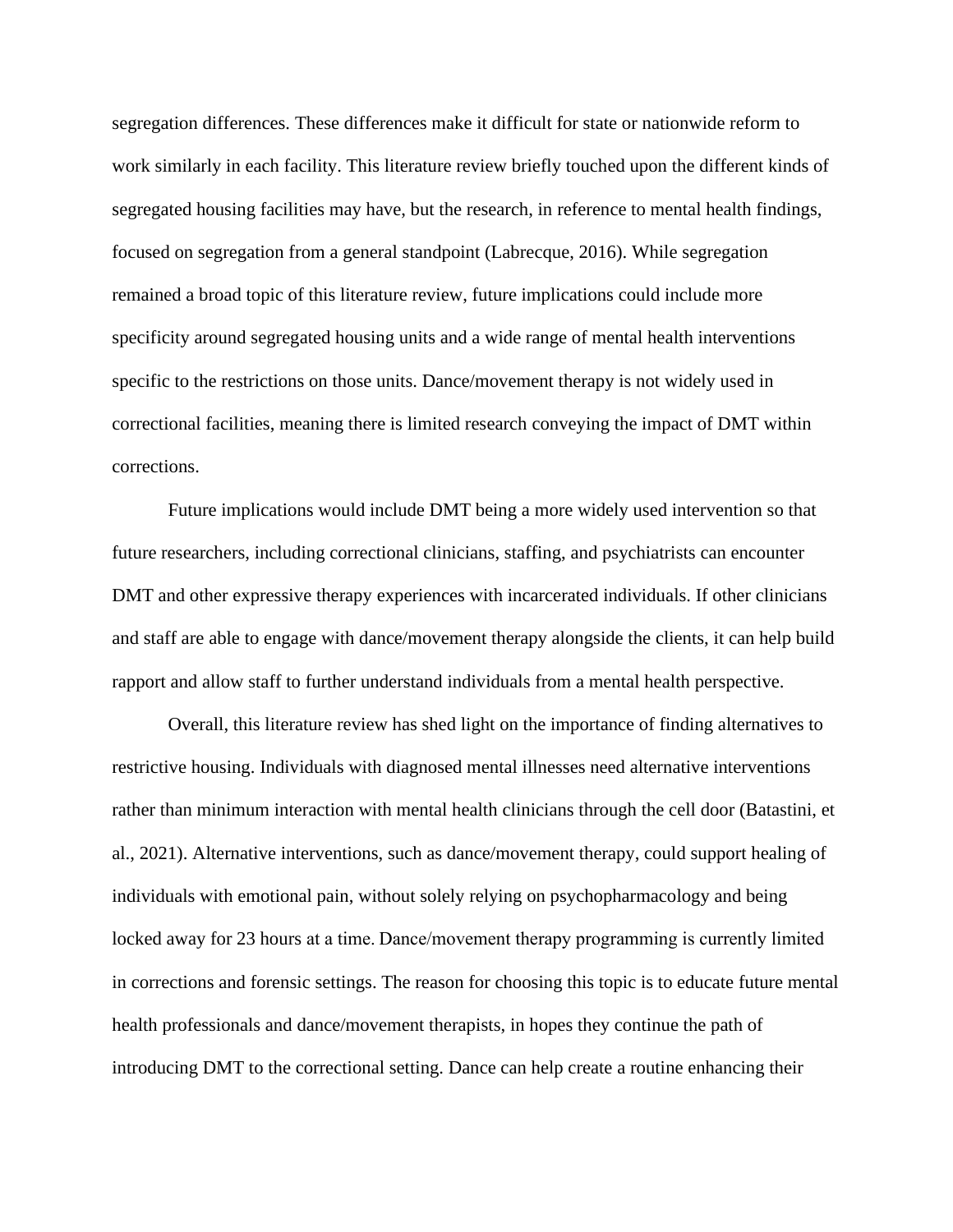control, expression of emotions, and a release of negative emotions and an increase in positivity (Greenwood, 2019). 

The goal of this literature review was to outline the psychological harm that restrictive housing units may cause, and highlight the potential benefits of reducing that harm. Throughout this research, it is clear that continued exploration of segregated housing and highlighting alternative interventions with possible reform could lead to a time where segregated housing is limited and programming is more readily available. This focus on past research of dance/movement therapy in correlation to mental health diagnoses can help provide future researchers with ways in which DMT can work with incarcerated populations.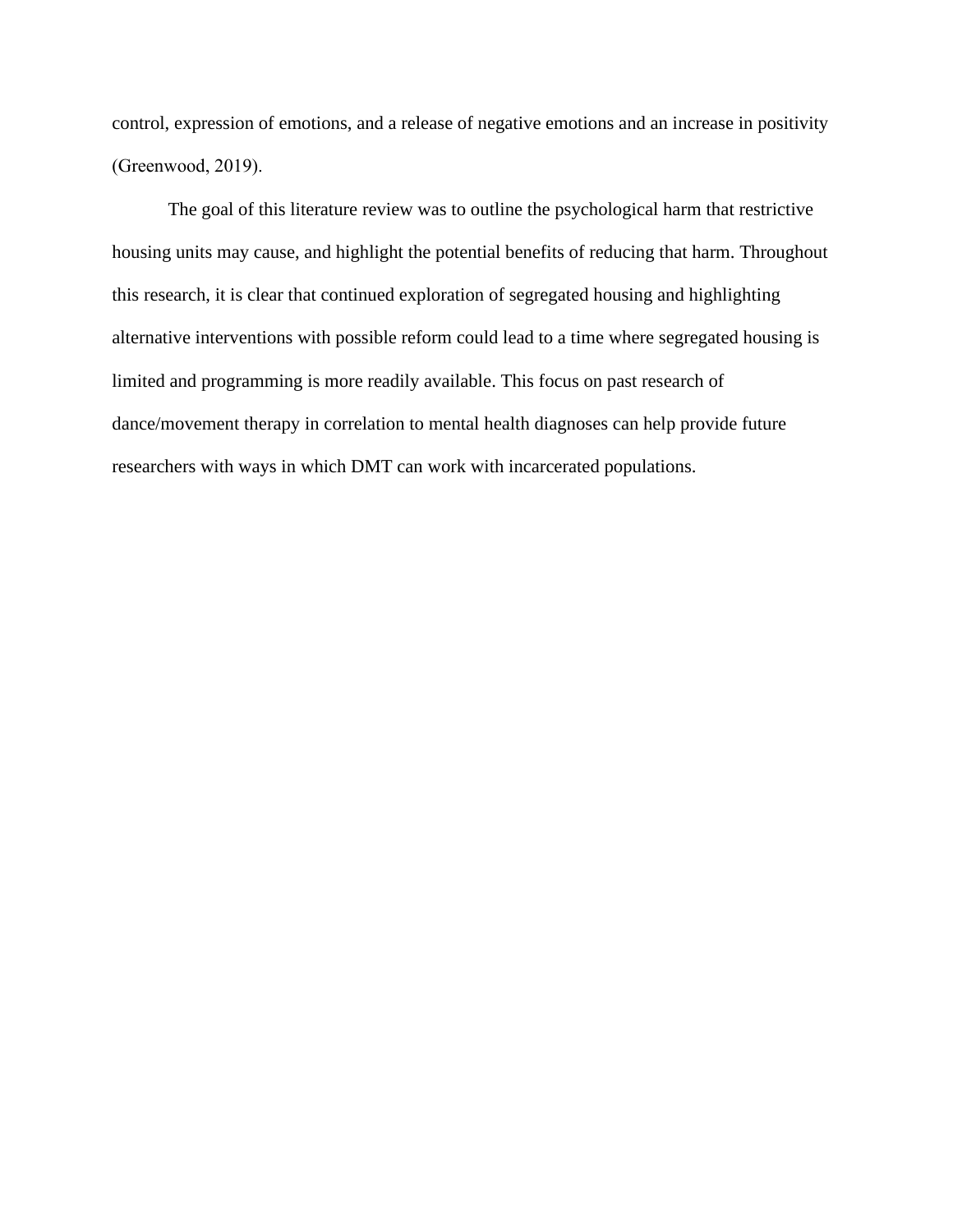#### **References**

- American Psychiatric Association. (2013). *Diagnostic and statistical manual of mental disorders* (5th ed.)[.](https://doi.org/10.1176/appi.books.9780890425596) <https://doi.org/10.1176/appi.books.9780890425596>
- Baillargeon, J., Hoge, S. K., & Penn, J. V. (2010). Addressing the challenge of community reentry among released inmates with serious mental illness. American Journal of Community Psychology, 46, 361–375. http://dx.doi.org/10.1007/s10464-010-9345-6
- Bastini, A.B., Miller, O.K., Horton, J., & Morgan, R.D. (2021, November 18). Mental Health Services in Restricted Housing: Do We Know What's Going on Behind the Steel Doors?. Psychological Services. Advance online publication.

<http://dx.doi.org/10.1037/ser0000606>

- Beck, A., (2015, October) *Bureau of Justice Statistics* https://bjs.ojp.gov/content/pub/pdf/urhuspj1112.pdf
- Biondo, J., & Gerber, N. (2020). Single-session dance/movement therapy for people with acute schizophrenia: Development of a treatment protocol. *American Journal of Dance Therapy*, *42*(2), 277–295. https://doi.org/10.1007/s10465-020-09341-8
- Blau, R. (2021, December 16). Adams Vows to Bring Solitary Confinement Back to Rikers Island, Scrapping Reforms. *The City*.
- Brinkley-Rubinstein L, Sivaraman J, Rosen DL, et al. Association of Restrictive Housing During Incarceration With Mortality After Release. *JAMA Netw Open.* 2019;2(10):e1912516. doi:10.1001/jamanetworkopen.2019.12516
- Bronson, J., & Berzofsky, M., (2017, June) *Bureau of Justice Statistic[s](https://bjs.ojp.gov/content/pub/pdf/imhprpji1112.pdf)* <https://bjs.ojp.gov/content/pub/pdf/imhprpji1112.pdf>

Bureau of Justice Statistics. (2012a). Survey of inmates in local jails, 2002, ICPSR-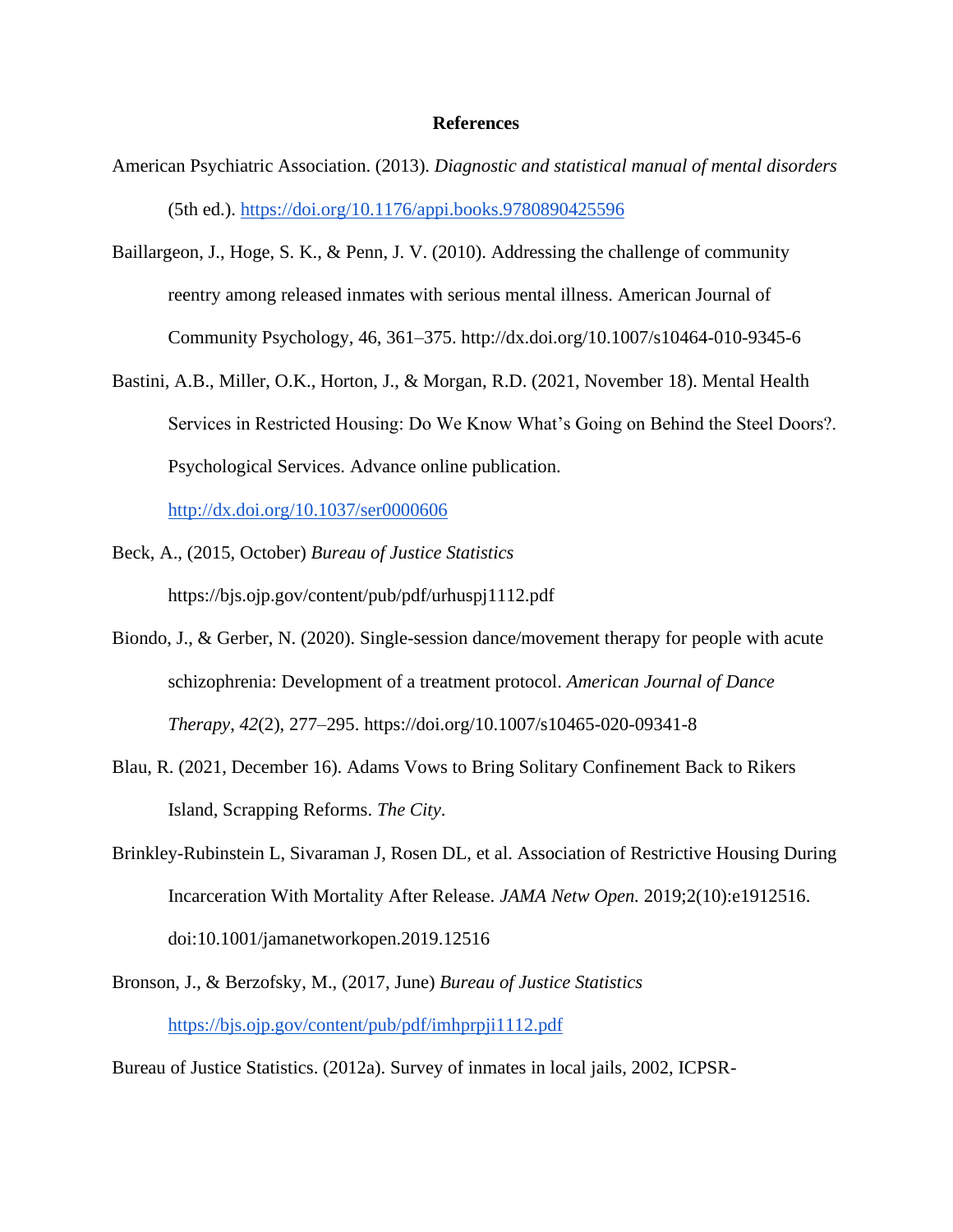04359-v2. Washington, DC: U.S. Department of Justice. Ann Arbor, MI: Inter-University Consortium for Political and Social Research (distributor).

- Butler, D. H., & Beatty, J. (2021). Disciplinary segregation in prison. Criminology. https://doi.org/10.1093/obo/9780195396607-0306
- Cantrick, M., Anderson, T., Leighton, L. B., & Warning, M. (2018). Embodying activism: Reconciling injustice through dance/movement therapy. American Journal of Dance Therapy, 40(2), 191–201[.](https://doi.org/10.1007/s10465-018-9288-2) <https://doi.org/10.1007/s10465-018-9288-2>
- Chadick, C. D., Batastini, A. B., Levulis, S. J., & Morgan, R. D. (2018). The psychological impact of solitary: A longitudinal comparison of general population and long-term administratively segregated male inmates. Legal and Criminological Psychology, 23(2), 101–116. https://doi.org/10.1111/lcrp.12125
- Clark, V. A., & Duwe, G. (2018). From solitary to the streets: The effect of restrictive housing on recidivism. Corrections: Policy, Practice and Research, 4(4), 302–318[.](https://doi.org/10.1080/23774657.2017) [https://doi.org/10.1080/23774657.2017.](https://doi.org/10.1080/23774657.2017)1416318
- DeAmicis, A. (2017). Alternative Housing and Mentally Ill Inmates: An Essential Need. *AmericanJails*, 13–16.
- Dunphy, K. (1999). A creative arts performance program for incarcerated women. The Arts in Psychotherapy,  $26(1)$ ,  $35^{\text{A}}3$
- Friedman, B. (2021). Regulating the use of solitary confinement in US prisons. *Carolina Journal of Interdisciplinary Medicine*, *1*(1), 53–62. https://doi.org/10.47265/cjim.v1i1.1010
- Frost, N. A., & Monteiro, C. E. (2016). Administrative Segregation in U.S. Prisons. *U.S. Department of Justice, Office of Justice Programs, National Institute of Justice*, 2–42.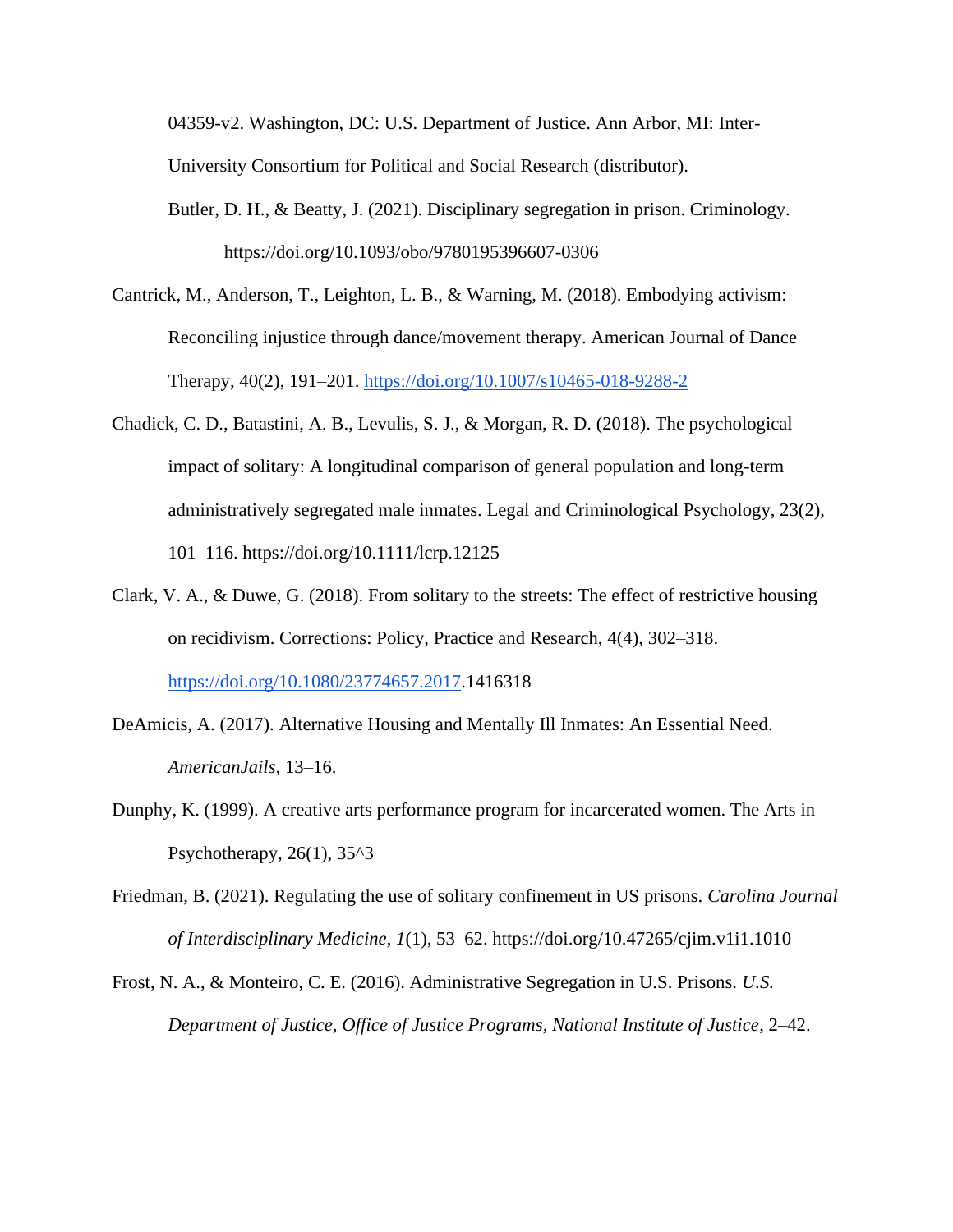Greenwood, J. (2019). Arts-based research. Oxford Research Encyclopedia of Education. Retrieved 1 March 2022, from https://oxfordre.com/education/view/10.1093/acrefore/9780190264093.001.0001/acrefore -9780190264093-e-29.

- Hayden, J., & Huth, C. (2020). The transformation to health for all in correctional care: Shifting mindset to end collusion. Military Medicine, 185(Supplement\_3), 25–30[.](https://doi.org/10.1093/milmed/usaa125) <https://doi.org/10.1093/milmed/usaa125>
- Kapoor, R. & Trestman, R. (2016). Mental Health Effects of Restrictive Housing. NCJ 250321. In Restrictive Housing in the U.S.: Issues, Challenges, and Future Directions. Washington, D.C.: U.S. Department of Justice, National Institute of Justice.
- Karkou V, Aithal S, Zubala A and Meekums B (2019) Effectiveness of Dance Movement Therapy in the Treatment of Adults With Depression: A Systematic Review With Meta-Analyses. Front. Psychol. 10:936. doi: 10.3389/fpsyg.2019.00936
- Koch, S. C., Riege, R. F., Tisborn, K., Biondo, J., Martin, L., & Beelmann, A. (2019). Effects of dance movement therapy and dance on health-related psychological outcomes. A metaanalysis update. Frontiers in Psychology, 10, 1–28. https://doi.org/10.3389/fpsyg.2019.01806
- Labrecque, R.M. (2016). The Use of Administrative Segregation and Its Function in the Institutional Setting. NCJ 250317. In Restrictive Housing in the U.S.: Issues, Challenges, and Future Directions. Washington, D.C.: U.S. Department of Justice, National Institute of Justice.
- Levy, F. J. (1988). Dance movement therapy: A healing art. The American Alliance for Health, Physical Education, Recreation, and Dance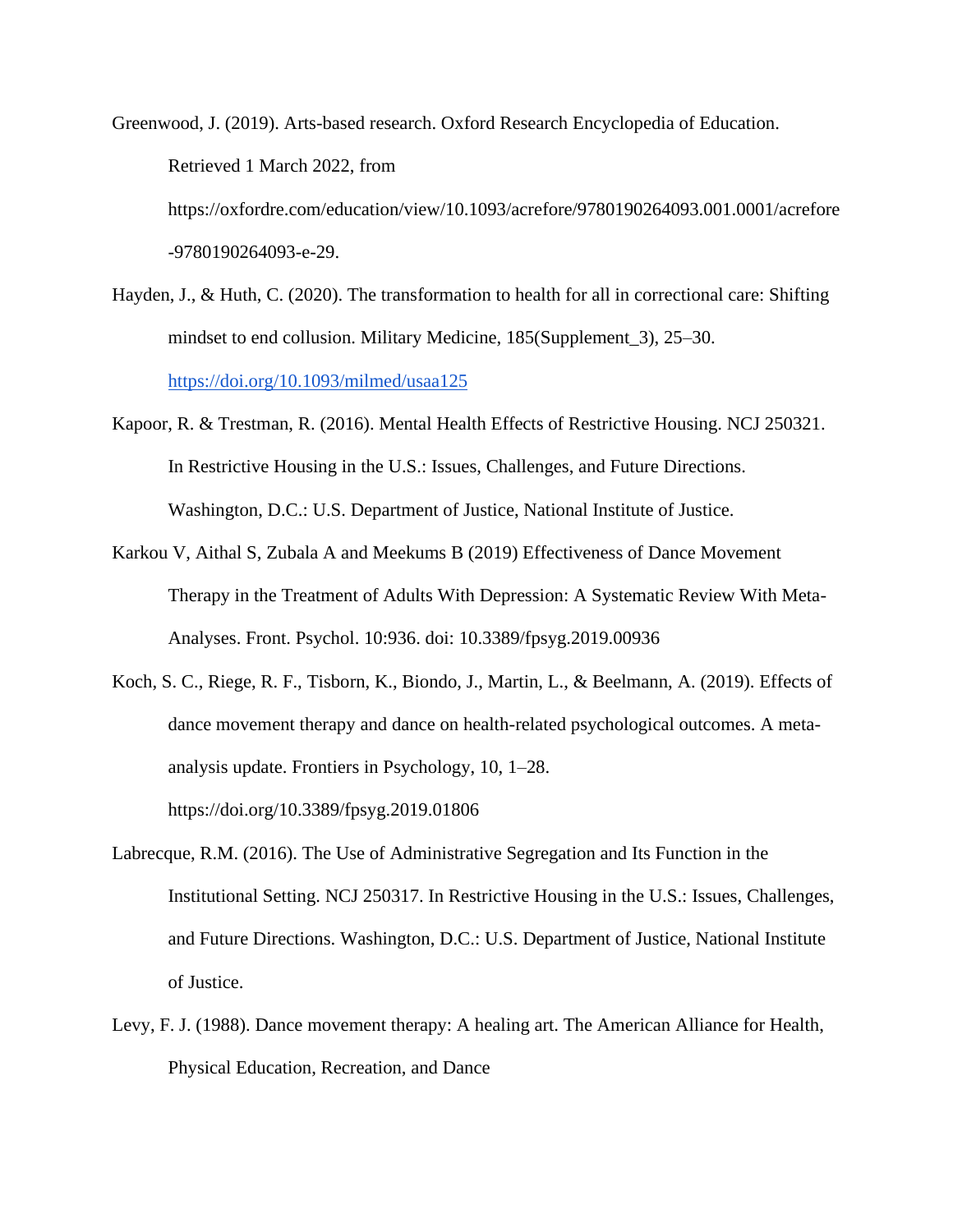- Meekums B, Karkou V, Nelson EA. Dance movement therapy for depression. Cochrane Database of Systematic Reviews 2015, Issue 2. Art. No.: CD009895. DOI: 10.1002/14651858.CD009895.pub2.
- Milliken, R. (2002). Dance/movement therapy as a creative arts therapy approach in prison to the treatment of violence. *The Arts in Psychotherapy*, *29*(4), 203–206. https://doi.org/10.1016/s0197-4556(02)00151-x
- Milliken, R. (2008). Intervening in the cycle of addiction, violence, and shame: A dance/movement therapy group APPROACH IN A jail addictions program. *Journal of Groups in Addiction & Recovery*, *3*(1-2), 5–22. https://doi.org/10.1080/15560350802157346
- Millman, L. S., Terhune, D. B., Hunter, E. C., & Orgs, G. (2020). Towards a neurocognitive approach to dance movement therapy for Mental Health: A Systematic Review. *Clinical Psychology & Psychotherapy*, *28*(1), 24–38. https://doi.org/10.1002/cpp.2490
- Mitra, S., Mahintamani, T., Kavoor, A. R., & Nizamie, S. H. (2016). Negative symptoms in schizophrenia. *Industrial psychiatry journal*, *25*(2), 135–144. https://doi.org/10.4103/ipj.ipj\_30\_15
- Montagnet, C., Peirce, J., & Pitts, D. (2021). Mapping U.S. Jails' Use of Restrictive Housing: Trends, Disparities, and Other Forms of LockdownCa. *Vera Institute of Justice*, 1–80.
- Mortimer, K. (2017). Dancing within unfamiliarity: An exploration of teaching dance in prison environments. Teaching Artist Journal, 15(3-4), 124–134[.](https://doi.org/10.1080/15411796.2017.1386052) <https://doi.org/10.1080/15411796.2017.1386052>
- NIDA. 2020, June 1. Criminal Justice DrugFacts. Retrieved from https://nida.nih.gov/publications/drugfacts/criminal-justice on 2022, March 8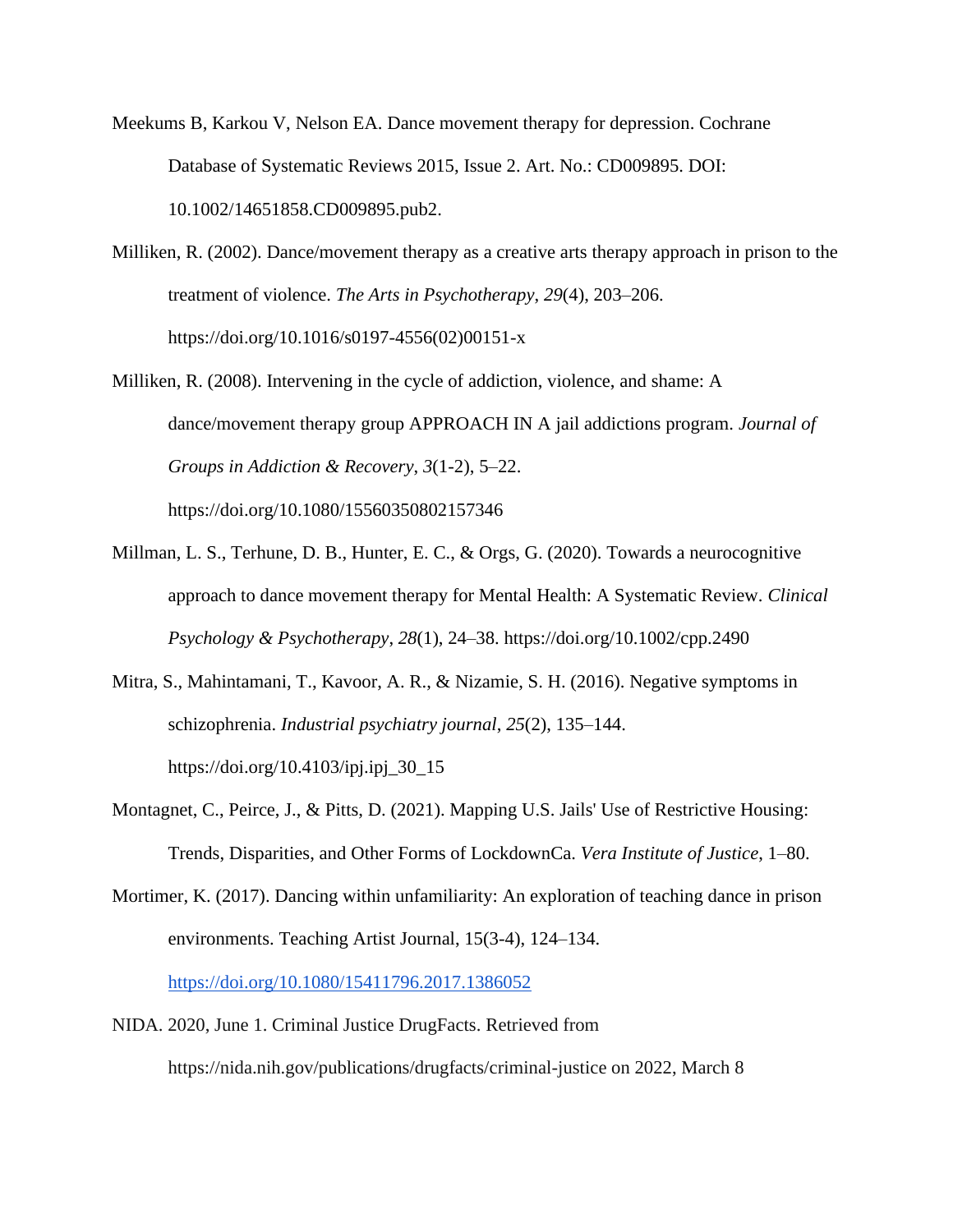- Obama, B., (2015, 14 July). *Remarks at the NAACP Conference* [Conference Presentation]. Pennslyvania Convention Center, Philadelphia, PA, United States.
- Office of the Press Secretary. (2016). Fact sheet: Department of Justice Review of solitary confinement. White House.
- Peters, R. H., Wexler, H. K., & Lurigio, A. J. (2015). Co-occurring substance use and mental disorders in the criminal justice system: A new frontier of clinical practice and research. *Psychiatric Rehabilitation Journal*, *38*(1), 1–6. https://doi.org/10.1037/prj0000135
- Quanbeck CD, Stone DC, McDermott BE, et al: Relationship between criminal arrest and community treatment history among patients with bipolar disorder. Psychiatric Services 56:847–852, 2005
- Rappaport, L., & Tantia, J. F. (2013). Mindfulness and Dance/movement therapy for Treating Trauma. In *Mindfulness and the arts therapies: Theory and practice* (pp. 96–107). essay, Kingsley.
- Restrictive housing is associated with increased risk of death after release from prison. (2021). *Mental Health Weekly Digest*, 325.
- Salerno, L. M., & Zgoba, K. M. (2019). Disciplinary segregation and its effects on in-prison outcomes. The Prison Journal, 100(1), 74–97[.](https://doi.org/10.1177/0032885519882326) <https://doi.org/10.1177/0032885519882326>
- Smeijsters, H., & Cleven, G. (2005). The treatment of aggression using arts therapies in forensic psychiatry: Results of a qualitative inquiry. Arts in Psychotherapy, 37-58.

Swanson, A., (2015, April 30). A Shocking Number of Mentally Ill Americans End Up in Prison Instead of Treatment. *The Washington Post[.](https://www.washingtonpost.com/news/wonk/wp/2015/04/30/a-shocking-number-of-mentally-ill-americans-end-up-in-prisons-instead-of-psychiatric-hospitals/)* [https://www.washingtonpost.com/news/wonk/wp/2015/04/30/a-shocking-number-of](https://www.washingtonpost.com/news/wonk/wp/2015/04/30/a-shocking-number-of-mentally-ill-americans-end-up-in-prisons-instead-of-psychiatric-hospitals/)[mentally-ill-americans-end-up-in-prisons-instead-of-psychiatric-hospitals/](https://www.washingtonpost.com/news/wonk/wp/2015/04/30/a-shocking-number-of-mentally-ill-americans-end-up-in-prisons-instead-of-psychiatric-hospitals/)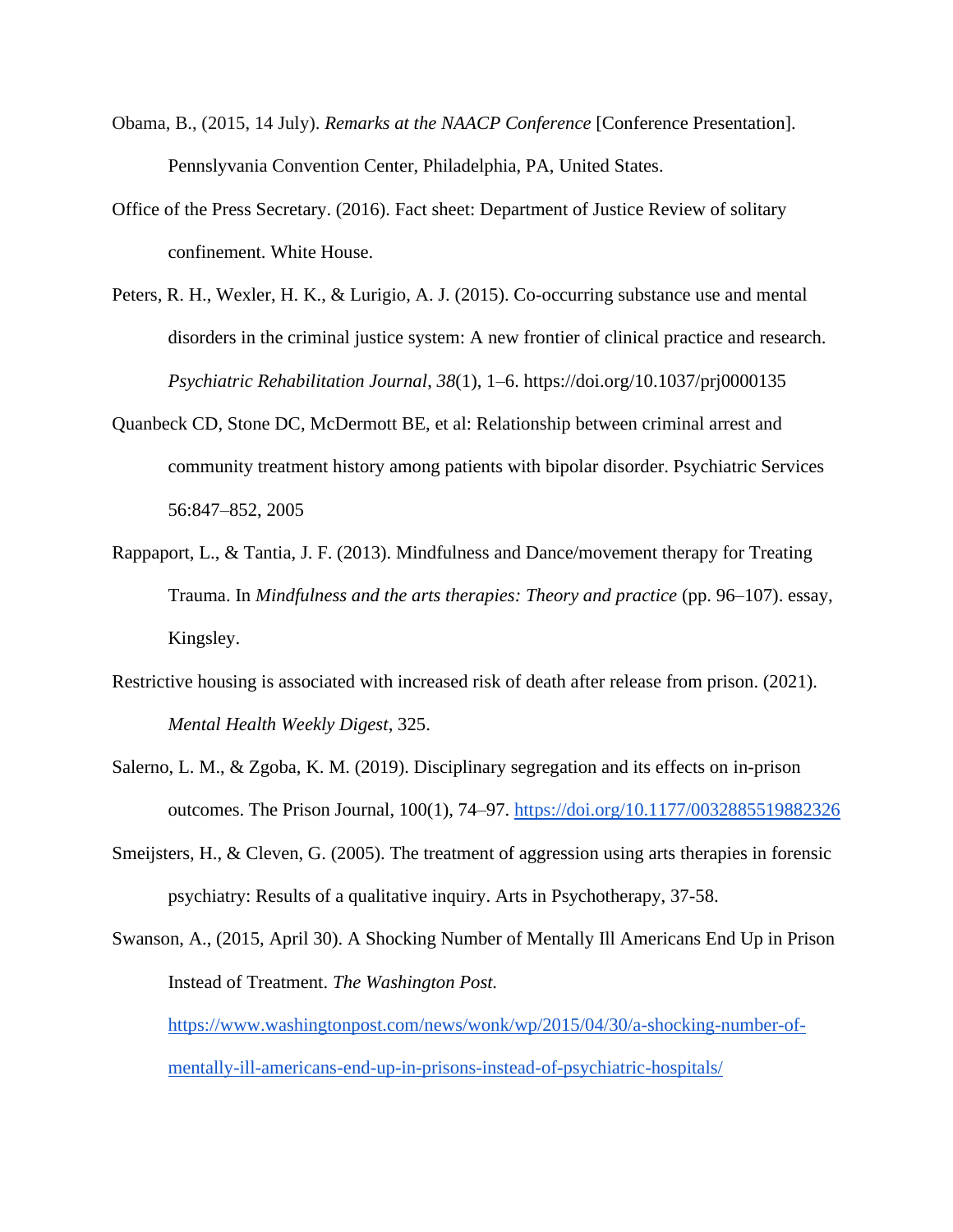- U.S. Department of Health and Human Services. (n.d.). *Mental illness*. National Institute of Mental Health. Retrieved February 12, 2022, from https://www.nimh.nih.gov/health/statistics/mental-illness#part\_2538
- Wilton, G., & Stewart, L. A. (2017). Outcomes of offenders with co-occurring substance use disorders and mental disorders. *Psychiatric Services*, *68*(7), 704–709. https://doi.org/10.1176/appi.ps.201500391
- Winerip, M., & Schwirtz, M. (2014, July 14). Where mental illness meets brutality in jail. New York Times, A1.
- Yi, Y., Turney, K., & Wildeman, C. (2016). Mental health among jail and prison inmates. *American Journal of Men's Health*, *11*(4), 900–909. https://doi.org/10.1177/1557988316681339